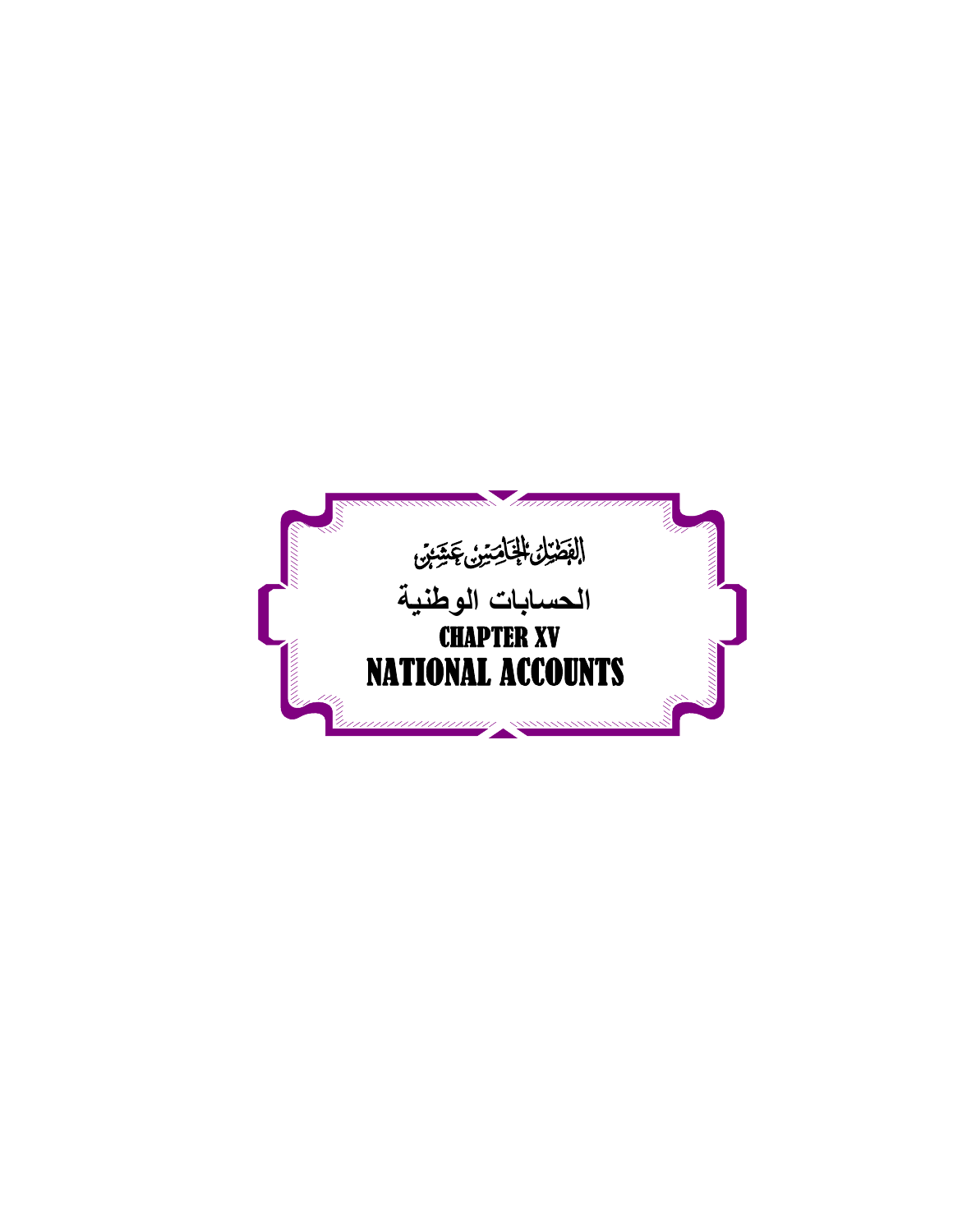

# **الحسابات الوطنية** ACCOUNTS NATIONAL

This Chapter includes a revised series of gross domestic product by economic activity , by expenditure at current prices and constant and GDP by component of income at current prices for years 2014-2019.

Estimates of national income in Qatar were prepared in accordance with 1993 SNA.

The Chapter also covers number of indicators like data on the state budget and Balance of Payments.

## **Sources of data : : مصادرالبيانات**

- **الحساب الختامي للدولة الوارد من وزارة املالية.** .Finance Of Ministry by Accounts Final Government -
- Balance of Payments by Qatar Central Bank. **.قطراملركزي مصرف الصادرمن املدفوعات م؈قان** -
- Statistical data from different government agencies and .corporations
- Annual Economic surveys conducted by Planning and **املسوح االقتصادية السنوية الۘܣ تقوم ٭ڈا جهازالتخطيط التنموي واإلحصاء** - Statistics Authority.
- **احصاءات التجارة الخارجية .** .Statistics Trade Foreign -

**يتضمن هذا الفصل مكونات الناتج املحڴي االجماڲي حسب النشاط االقتصادي وحسـب االنفاق ،باألسعارالجارية والثابتة كما يتضمن الناتج املحڴي حسب مكونات الدخل باألسعارالجارية لألعوام -٢٠١٤ .٢٠١٩**

**ً**وقد أعدت تقديرات الدخل الوطني في قطر وفقاً لنظام الحسابات **الوطنية(١٩٩٣) الصادرعن األمم املتحدة .**

**كما يشمل الفصل عدد من املؤشرات وتتضمن بيانات امل؈قانية العامة للحكومة وم؈قان املدفوعات .**

- 
- 
- **االحصاءات الواردة من مختلف أجهزة ومؤسسات الدولة .**
- **.**
	-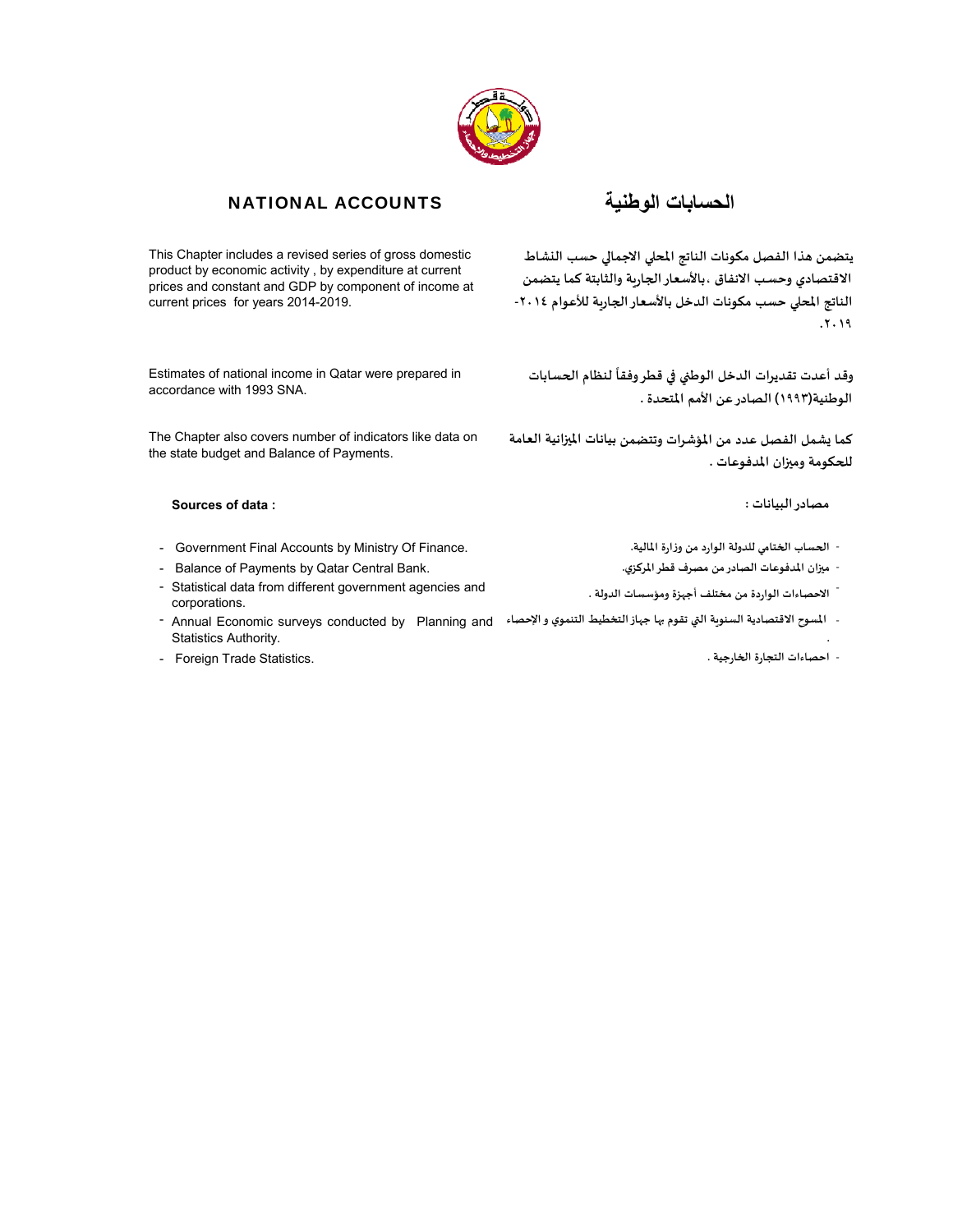

# **المؤشرات السنوية للحسابات الوطنية**

### **٢٠٢٠ - ٢٠١٦**

## **ANNUAL NATIONAL ACCOUNT INDICATORS**

 **2016-2020**

| Year                                           | معادلة         |               |           |           |                |                |           |               | السنة                                                                          |
|------------------------------------------------|----------------|---------------|-----------|-----------|----------------|----------------|-----------|---------------|--------------------------------------------------------------------------------|
| <b>Details</b>                                 | <b>Fx</b>      | <b>Unit</b>   | 2016      | 2017      | 2018           | 2019*          | 2020**    | الوحدة        | التفاصيل                                                                       |
| <b>National accounts</b>                       |                |               |           |           |                |                |           |               | الحسابات الوطنية                                                               |
| Gross Domestic Product (GDP) current<br>prices | $\mathbf{1}$   | Mn QR         | 552,305   | 586,401   | 667,339        | 641,991        | 525,657   | مليون ر ق     | الناتج المحلى الإجمالي بالأسعار الجارية                                        |
| Net primary income from abroad                 | $\mathbf{2}$   | Mn QR         | $-4,038$  | $-1,527$  | $-13,633$      | $-16,051$      | $-11,111$ | مليون ر ق     | صافي الدخل الأولى من الخارج                                                    |
| Gross National Income (GNI)                    | $3 = 1 + 2$    | Mn QR         | 548,267   | 584,874   | 653,706        | 625,940        | 514,546   | مليون ر ق     | الدخل القومي الإجمالي                                                          |
| Net current transfers from abroad              | $\overline{4}$ | Mn QR         | $-58,856$ | $-58,847$ | $-59,523$      | $-60,449$      | $-45,258$ | مليون ر ق     | صافي التحويلات الجارية من الخارج                                               |
| Gross National Disposable Income (GNDI)        | $5 - 3 + 4$    | Mn QR         | 489,411   | 526,027   | 594,183        | 565,491        | 469,288   | مليون ر ق     | إجمالي الدخل القومي المتاح                                                     |
| Population (mid-year)                          | 6              | No.           | 2,617,634 | 2,724,606 | 2,760,170      | 2,799,202      | 2,833,679 | عدد           | السكان منتصف العام                                                             |
| GDP per capita                                 | $7 = 1/6$      | QR            | 210,994   | 215,224   | 241,775        | 229,348        | 185,503   | الف ر ق       | نصيب الفرد من الناتج المحلي الإجمالي                                           |
| Final consumption expenditure                  | 8              | Mn QR         | 246.512   | 248,094   | 255,834        | 269,208        | 251,959   | مليون ر ق     | الإنفاق الاستهلاكي النهائي                                                     |
| Household consumption                          | 9              | Mn QR         | 138,571   | 144,821   | 147,185        | 150,673        | 136,549   | مليون ر ق     | الاستهلاك العائلي                                                              |
| Government consumption                         | 10             | Mn QR         | 107,941   | 103,274   | 108,649        | 118,535        | 115,410   | مليون ر ق     | الاستهلاك الحكومي                                                              |
| Gross Capital Formation (GCF)                  | 11             | Mn QR         | 273,317   | 254,544   | 277,735        | 280,778        | 230,497   | مليون ر ق     | إجمالي التكوين الرأسمالي                                                       |
| Gross Domestic Saving (GDS)                    | $12 = 1 - 8$   | Mn QR         | 302,382   | 333,636   | 405,104        | 372,784        | 273,699   | مليون ر ق     | الادخار المحلي الإجمالي                                                        |
| Gross National Saving (GNS)                    | $13 = 5 - 8$   | Mn QR         | 242,899   | 277,933   | 338,349        | 296,284        | 217,330   | مليون ر ق     | الادخار القومي الإجمالي                                                        |
| GDP Growth Rate (Real)                         | 14             | $\%$          | 3         | $-1$      | $\mathbf{1}$   | $\mathbf{1}$   | $-4$      | $\%$          | معدل نمو الناتج المحلي الإجمالي الحقيقي                                        |
| Growth rate Mining Sector (oil)                | 15             | $\frac{0}{6}$ | $-1$      | $-2$      | $\pmb{0}$      | $-2$           | $-2$      | $\frac{0}{6}$ | معدل نمو القطاع التعديني ( نفطي)                                               |
| Growth rate Non-Mining Sector (non-oil)        | 16             | $\%$          | 6         | $-1$      | $\overline{2}$ | $\overline{2}$ | $-4$      | $\%$          | معدل نمو القطاع غير التعديني (غير نفطي)                                        |
| Investment Rate (GCF as % GDP)                 | $17 = 11/1$    | $\%$          | 49        | 43        | 42             | 44             | 44        | $\frac{9}{6}$ | معدل الاستثمار (نسبة التكوين الرأسمالي الإجمالي إلى الناتج المحلي<br>الإجمالي) |
| Saving Rate (GNS as % GDP)                     | $18 = 13/1$    | $\%$          | 44        | 47        | 51             | 46             | 41        | $\%$          | معدل الادخار                                                                   |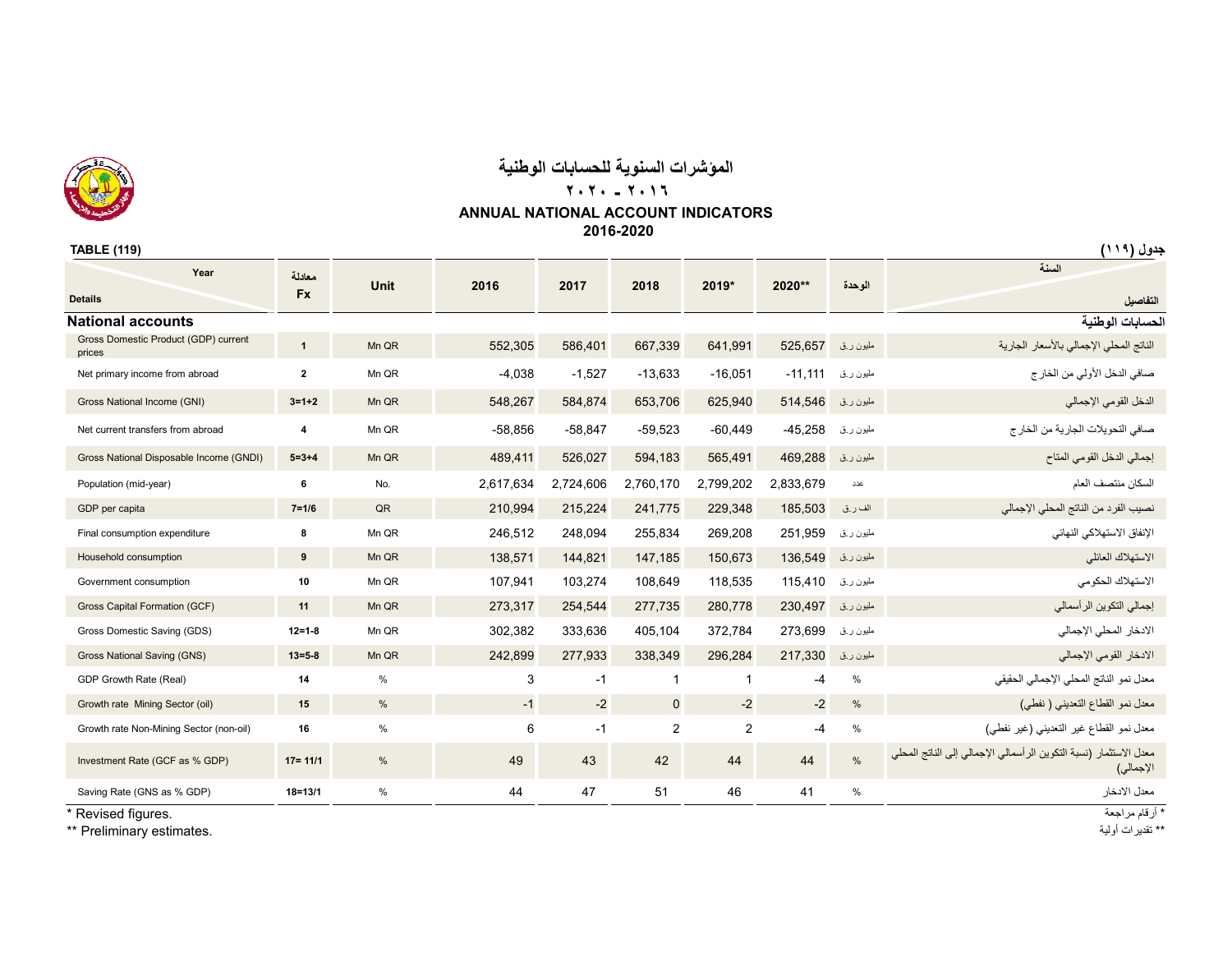

## **حساب االنتاج حسب النشاط االقتصادي باالسعار الجارية PRODUCTION ACCOUNT BY ECONOMIC ACTIVITY AT CURRENT PRICES ٢٠١٩-٢٠١٦ 2016 - 2019**

**جدول (١٢٠) ( الوحدة : مليون ر.ق ) (R.Q Million :Unit)(120 (TABLE** 

| <b>ISIC</b><br>Rev. 4 | <b>Economic Activity</b>                                                          | 2016             | 2017              | 2018              | 2019             | النشاط الاقتصادى                                                        | التنقيح<br>الصناعى<br>$\epsilon$ |
|-----------------------|-----------------------------------------------------------------------------------|------------------|-------------------|-------------------|------------------|-------------------------------------------------------------------------|----------------------------------|
| 1                     | Agriculture, forestry and fishing                                                 |                  |                   |                   |                  | الزراعة والحراجة وصيد الأسماك                                           | $\mathbf{1}$                     |
|                       | Value Added at producer prices                                                    | 1,016            | 1,259             | 1,457             | 1,669            | القيمة المضافة                                                          |                                  |
|                       | Intermediate Consumption at purchaser's prices                                    | 563              | 566               | 654               | 750              | الاستهلاك الوسيط                                                        |                                  |
|                       | Gross output at producer prices                                                   | 1,579            | 1,825             | 2,111             | 2,419            | اجمالي الانتاج                                                          |                                  |
| $\overline{2}$        | <b>Mining and quarrying</b>                                                       | 163,983          | 199,405           | 260,198           | 229,322          | التعدين واستغلال المحاجر                                                | $\overline{2}$                   |
|                       | Value Added at producer prices                                                    | 163,984          | 199,405           | 260,198           | 229,322          | القيمة المضافة                                                          |                                  |
|                       | Intermediate Consumption at purchaser's prices                                    | 29,543           | 31,523            | 36,666            | 38,771           | الاستهلاك الوسيط                                                        |                                  |
|                       | Gross output at producer prices                                                   | 193,527          | 230,928           | 296,864           | 268,092          | اجمالي الانتاج                                                          |                                  |
| 2.1                   | Other mining and quarrying                                                        |                  |                   |                   |                  | انشطة اخرى للتعدين واستغلال المحاجر                                     | 2.1                              |
|                       | Value Added at producer prices                                                    | 471              | 477               | 470               | 642              | القيمة المضافة                                                          |                                  |
|                       | Intermediate Consumption at purchaser's prices                                    | 748              | 417               | 451               | 612              | الاستهلاك الوسيط                                                        |                                  |
|                       | Gross output at producer prices                                                   | 1,219            | 894               | 920               | 1,253            | اجمالي الانتاج                                                          |                                  |
| 2.2                   | <b>Extraction of crude petroleum</b>                                              |                  |                   |                   | 71,235           | استخراج النفط الخام<br>القيمة المضافة                                   | 2.2                              |
|                       | Value Added at producer prices                                                    | 46,073           | 60,250            | 76,410            |                  | الاستهلاك الوسيط                                                        |                                  |
|                       | Intermediate Consumption at purchaser's prices<br>Gross output at producer prices | 10,951<br>57,024 | 9,136<br>69,387   | 10,407<br>86,817  | 13,777<br>85,012 | اجمالي الانتاج                                                          |                                  |
|                       |                                                                                   |                  |                   |                   |                  |                                                                         |                                  |
| 2.3                   | <b>Extraction of natural gas</b>                                                  |                  |                   |                   |                  | استخراج الغاز الطبيعى                                                   | 2.3                              |
|                       | Value Added at producer prices                                                    | 110,575          | 132,981           | 176,152           | 150,599          | القيمة المضافة                                                          |                                  |
|                       | Intermediate Consumption at purchaser's prices                                    | 15,024           | 19,874            | 23,301            | 22,212           | الاستهلاك الوسيط                                                        |                                  |
|                       | Gross output at producer prices                                                   | 125,599          | 152,855           | 199,453           | 172,810          | اجمالي الانتاج                                                          |                                  |
| 2.4                   | <b>Mining support service activities</b>                                          |                  |                   |                   |                  | أنشطة خدمات دعم التعدين                                                 | 2.4                              |
|                       | Value Added at producer prices                                                    | 6,864            | 5,697             | 7,166             | 6,846            | القيمة المضافة                                                          |                                  |
|                       | Intermediate Consumption at purchaser's prices                                    | 2,820            | 2,096             | 2,507             | 2,171            | الاستهلاك الوسيط                                                        |                                  |
| 3                     | Gross output at producer prices                                                   | 9,684            | 7,793             | 9,673             | 9,017            | اجمالي الانتاج<br>الصناعة التحويلية                                     | 3                                |
|                       | Manufacturing                                                                     | 46,814           | 47,189            |                   | 53,501           | القيمة المضافة                                                          |                                  |
|                       | Value Added at producer prices<br>Intermediate Consumption at purchaser's prices  | 48,145           |                   | 54,972            | 62,562           | الاستهلاك الوسيط                                                        |                                  |
|                       | Gross output at producer prices                                                   | 94,959           | 61,447<br>108,636 | 72,240<br>127,212 | 116,062          | اجمالي الانتاج                                                          |                                  |
| $\overline{4}$        | Electricity, gas, water supply, sewerage and waste<br>management                  |                  |                   |                   |                  | الكهرباء والغاز وإمدادات المياه والصرف الصحي وإدارة<br>النفايات         |                                  |
|                       | Value Added at producer prices                                                    | 5,979            | 6,785             | 5,180             | 5,894            | القيمة المضافة                                                          |                                  |
|                       | Intermediate Consumption at purchaser's prices                                    | 12,033           | 14,530            | 15,624            | 15,830           | الاستهلاك الوسيط                                                        |                                  |
|                       | Gross output at producer prices                                                   | 18,012           | 21,315            | 20,805            | 21,725           | اجمالي الانتاج                                                          |                                  |
| 5                     | Construction                                                                      |                  |                   |                   |                  | ألتشييد                                                                 | 5                                |
|                       | Value Added at producer prices                                                    | 77,079           | 79,040            | 82,600            | 78,275           | القيمة المضافة                                                          |                                  |
|                       | Intermediate Consumption at purchaser's prices                                    | 73,709           | 72,533            | 76,763            | 74,039           | الاستهلاك الوسيط                                                        |                                  |
|                       | Gross output at producer prices                                                   | 150,788          | 151,573           | 159,363           | 152,314          | اجمالي الانتاج                                                          |                                  |
| 6                     | Wholesale and retail trade; repair of motor vehicles and<br>motorcycles           |                  |                   |                   |                  | تجارة الجملة والتجزئة؛ إصلاح المركبات ذات المحركات<br>والدراجات النارية |                                  |
|                       | Value Added at producer prices                                                    | 46,981           | 47,434            | 49,794            | 50,064           | القمة المضافة                                                           |                                  |
|                       | Intermediate Consumption at purchaser's prices                                    | 13,259           | 13,297            | 11,182            | 11,095           | الاستهلاك الوسيط                                                        |                                  |
|                       | Gross output at producer prices                                                   | 60,240           | 60,731            | 60,975            | 61,159           | اجمالي الانتاج                                                          |                                  |
| 7                     | <b>Transportation and storage</b>                                                 |                  |                   |                   |                  | النفل والتخزيين                                                         | $\overline{7}$                   |
|                       | Value Added at producer prices                                                    | 24,927           | 22,426            | 26,002            | 27,270           | القيمة المضافة                                                          |                                  |
|                       | Intermediate Consumption at purchaser's prices                                    | 29,845           | 34,438            | 38,680            | 39,540           | الاستهلاك الوسيط                                                        |                                  |
|                       | Gross output at producer prices                                                   | 54,772           | 56,864            | 64,682            | 66,810           | اجمالي الانتاج                                                          |                                  |
| 8                     | <b>Accommodation and food service activities</b>                                  | 5,621            | 5,456             | 5,409             | 5,567            | أنشطة خدمات الاقامة والطعام                                             | 8                                |
|                       | Value Added at producer prices                                                    | 5,620            | 5,456             | 5,409             | 5,567            | القيمة المضافة                                                          |                                  |
|                       | Intermediate Consumption at purchaser's prices                                    | 5,306            | 5,289             | 5,536             | 6,170            | الاستهلاك الوسيط                                                        |                                  |
|                       | Gross output at producer prices                                                   | 10,926           | 10,744            | 10,945            | 11,737           | اجمالي الانتاج                                                          |                                  |
| 8.1                   | Accommodation                                                                     |                  |                   |                   |                  | الاقامة                                                                 | 8.1                              |
|                       | Value Added at producer prices                                                    | 3,576            | 3,229             | 2,965             | 2,797            | القيمة المضافة                                                          |                                  |
|                       | Intermediate Consumption at purchaser's prices                                    | 1,909            | 1,813             | 1,794             | 1,978            | الاستهلاك الوسيط                                                        |                                  |
|                       | Gross output at producer prices                                                   | 5,485            | 5,042             | 4,759             | 4,774            | اجمالي الانتاج                                                          |                                  |
| 8.2                   | Food and beverage service activities                                              |                  |                   |                   |                  | انشطة خدمات الأطعمة والمشروبات                                          | 8.2                              |
|                       | Value Added at producer prices                                                    | 2,045            | 2,227             | 2,444             | 2,770            | القيمة المضافة                                                          |                                  |
|                       | Intermediate Consumption at purchaser's prices                                    | 3,397            | 3,476             | 3,742             | 4,192            | الاستهلاك الوسيط                                                        |                                  |
|                       | Gross output at producer prices                                                   | 5,442            | 5,703             | 6,186             | 6,963            | اجمالي الانتاج                                                          |                                  |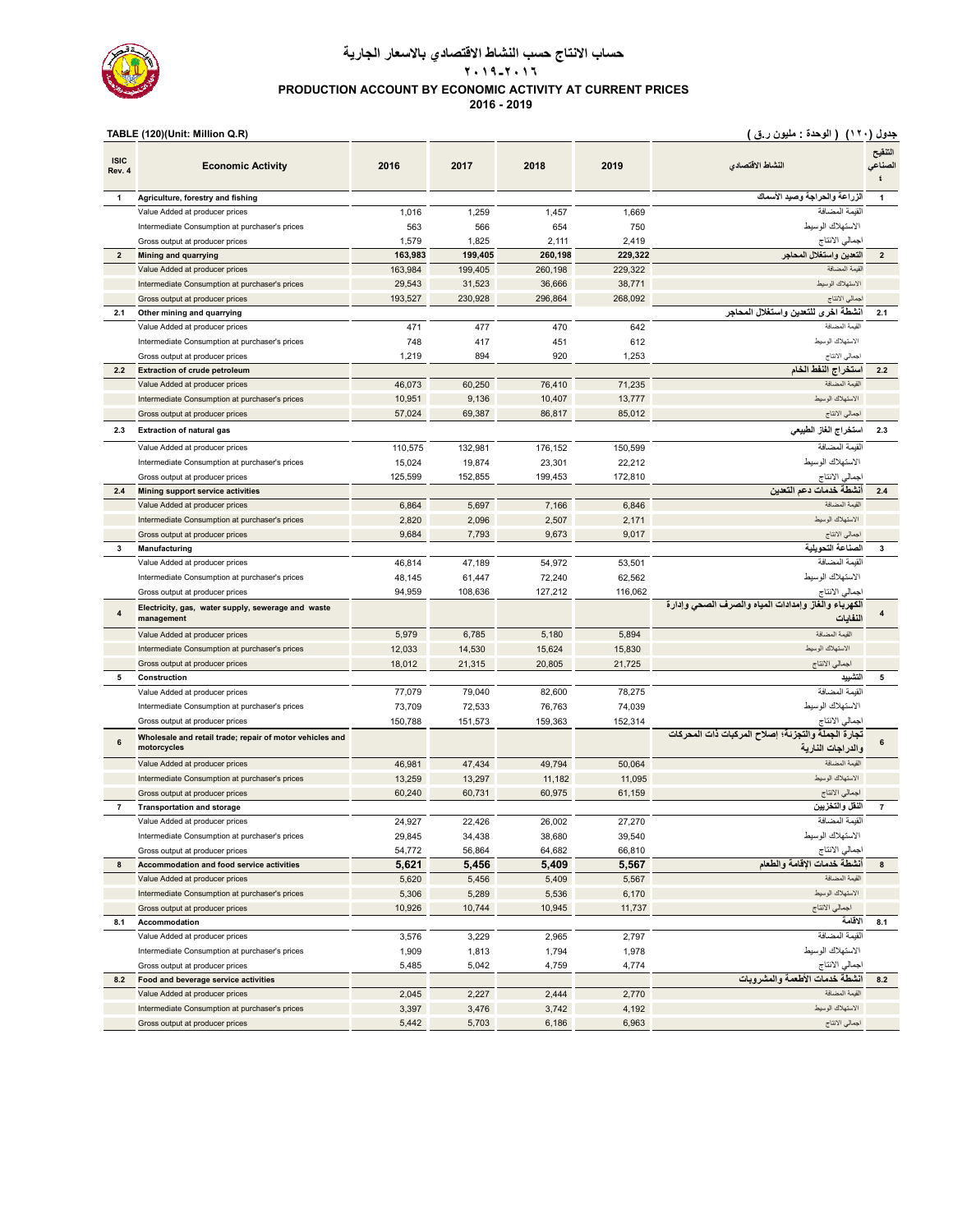

## **حساب االنتاج حسب النشاط االقتصادي باالسعار الجارية PRODUCTION ACCOUNT BY ECONOMIC ACTIVITY AT CURRENT PRICES ٢٠١٩-٢٠١٦ 2016 - 2019**

**جدول (١٢٠) ( الوحدة : مليون ر.ق ) (R.Q Million :Unit)(120 (TABLE** 

| <b>ISIC</b><br>Rev. 4 | <b>Economic Activity</b>                                                                                                        | 2016   | 2017   | 2018   | 2019   | النشاط الاقتصادى                                                                              | التنقيح<br>الصناعى |
|-----------------------|---------------------------------------------------------------------------------------------------------------------------------|--------|--------|--------|--------|-----------------------------------------------------------------------------------------------|--------------------|
| 9                     | Information and communication                                                                                                   |        |        |        |        | المعلومات والاتصالات                                                                          | 9                  |
|                       | Value Added at producer prices                                                                                                  | 9,810  | 9,580  | 9,618  | 9,531  | القيمة المضافة                                                                                |                    |
|                       | Intermediate Consumption at purchaser's prices                                                                                  | 2,762  | 2,687  | 3,576  | 3,513  | الاستهلاك الوسيط                                                                              |                    |
|                       | Gross output at producer prices                                                                                                 | 12,572 | 12,266 | 13,194 | 13,044 | اجمالي الانتاج                                                                                |                    |
| 10                    | <b>Financial and insurance activities</b>                                                                                       | 47,019 | 48,339 | 49,142 | 52,015 | الأنشطة المالية وأنشطة التأمين                                                                | 10                 |
|                       | Value Added at producer prices                                                                                                  | 47,019 | 48,339 | 49,142 | 52,015 | القيمة المضافة                                                                                |                    |
|                       | Intermediate Consumption at purchaser's prices                                                                                  | 7,073  | 7,006  | 6,377  | 6,234  | الاستهلاك الوسيط                                                                              |                    |
|                       | Gross output at producer prices                                                                                                 | 54,092 | 55,345 | 55,518 | 58,248 | اجمالي الانتاج                                                                                |                    |
| 10.1                  | Financial intermediation, except insurance and pension<br>fundina                                                               |        |        |        |        | الوساطة المالية                                                                               | 10.1               |
|                       | Value Added at producer prices                                                                                                  | 43,107 | 44,977 | 45,798 | 48,999 | القيمة المضافة                                                                                |                    |
|                       | Intermediate Consumption at purchaser's prices                                                                                  | 5,561  | 5,420  | 5,013  | 4,970  | الاستهلاك الوسيط                                                                              |                    |
|                       | Gross output at producer prices                                                                                                 | 48,668 | 50,397 | 50,812 | 53,969 | اجمالي الانتاج                                                                                |                    |
| 10.2                  | Insurance and pension funding, except compulsory<br>social security                                                             |        |        |        |        | تمويل التأمين وإعادة التأمين وصناديق المعاشات التقاعدية<br>باستثناء الضمان الاجتماعي الإلزامي | 10.2               |
|                       | Value Added at producer prices                                                                                                  | 2,464  | 2,113  | 2,051  | 1,903  |                                                                                               |                    |
|                       | Intermediate Consumption at purchaser's prices                                                                                  | 1,280  | 1,242  | 1,090  | 1,035  | الاستهلاك الوسيط                                                                              |                    |
|                       | Gross output at producer prices                                                                                                 | 3,744  | 3,356  | 3,141  | 2,938  | اجمالي الانتاج                                                                                |                    |
| 10.3                  | Activities auxiliary to financial intermediation                                                                                |        |        |        |        | الانشطة المساعدة للوساطة المالبة                                                              | 10.3               |
|                       | Value Added at producer prices                                                                                                  | 1,448  | 1,249  | 1,292  | 1,113  | القيمة المضافة                                                                                |                    |
|                       | Intermediate Consumption at purchaser's prices                                                                                  | 339    | 343    | 273    | 228    | الاستهلاك الوسيط                                                                              |                    |
|                       | Gross output at producer prices                                                                                                 | 1,787  | 1,592  | 1,565  | 1,341  | اجمالي الانتاج                                                                                |                    |
| 11                    | <b>Real estate</b>                                                                                                              |        |        |        |        | الانشطة العقار بة                                                                             | 11                 |
|                       | Value Added at producer prices                                                                                                  | 42,776 | 43,284 | 42,615 | 41,422 | القيمة المضافة                                                                                |                    |
|                       | Intermediate Consumption at purchaser's prices                                                                                  | 1,291  | 1,870  | 1,858  | 3,129  | الاستهلاك الوسيط                                                                              |                    |
|                       | Gross output at producer prices                                                                                                 | 44,067 | 45,154 | 44,473 | 44,551 | اجمالي الانتاج                                                                                |                    |
| 12                    | Professional, scientific and technical activities                                                                               |        |        |        |        | الانشطة المهنية والعلمية والتقنية                                                             | 12                 |
|                       | Value Added at producer prices                                                                                                  | 14,459 | 14,182 | 13,165 | 12,901 | القيمة المضافة                                                                                |                    |
|                       | Intermediate Consumption at purchaser's prices                                                                                  | 5,545  | 5,032  | 4,547  | 3,402  | الاستهلاك الوسيط                                                                              |                    |
|                       | Gross output at producer prices                                                                                                 | 20,004 | 19,214 | 17,712 | 16,303 | اجمالي الانتاج                                                                                |                    |
| 13                    | Administrative and support service activities                                                                                   |        |        |        |        | أنشطة الخدمات الإدارية وخدمات الدعم                                                           | 13                 |
|                       | Value Added at producer prices                                                                                                  | 6,622  | 7,215  | 7,875  | 8,081  | القمة المضافة                                                                                 |                    |
|                       | Intermediate Consumption at purchaser's prices                                                                                  | 2,752  | 2,677  | 3,212  | 3,556  | الاستهلاك الوسيط                                                                              |                    |
|                       | Gross output at producer prices                                                                                                 | 9,374  | 9,893  | 11,087 | 11,637 | اجمالي الانتاج                                                                                |                    |
| 14                    | Public administration; compulsory social security                                                                               |        |        |        |        | الادارة العامة والضمان الاجتماعي الالزامي                                                     | 14                 |
|                       | Value Added at producer prices                                                                                                  | 43,857 | 39,466 | 48,315 | 52,675 | القيمة المضافة                                                                                |                    |
|                       | Intermediate Consumption at purchaser's prices                                                                                  | 23,261 | 25,046 | 21,281 | 20,141 | الاستهلاك الوسيط                                                                              |                    |
|                       | Gross output at producer prices                                                                                                 | 67,118 | 64,490 | 69,596 | 72,816 | اجمالي الانتاج                                                                                |                    |
| 15                    | <b>Education</b>                                                                                                                |        |        |        |        | التعليم                                                                                       | 15                 |
|                       | Value Added at producer prices                                                                                                  | 12,089 | 12,571 | 11,496 | 11,946 | القمة المضافة                                                                                 |                    |
|                       | Intermediate Consumption at purchaser's prices                                                                                  | 10,951 | 11,127 | 9,842  | 10,049 | الاستهلاك الوسيط                                                                              |                    |
|                       | Gross output at producer prices                                                                                                 | 23,040 | 23,698 | 21,338 | 21,995 | اجمالي الانتاج                                                                                |                    |
| 16                    | Human health and social work activities                                                                                         |        |        |        |        | الأنشطة في مجال صحة الإنسان والعمل الاجتماعي                                                  | 16                 |
|                       | Value Added at producer prices                                                                                                  | 14,009 | 14,542 | 11,699 | 13,809 | القيمة المضافة                                                                                |                    |
|                       | Intermediate Consumption at purchaser's prices                                                                                  | 6,948  | 6,776  | 5,907  | 6,571  | الاستهلاك الوسيط                                                                              |                    |
|                       | Gross output at producer prices                                                                                                 | 20,957 | 21,317 | 17,606 | 20,379 | اجمالي الانتاج                                                                                |                    |
| 17                    | Arts, entertainment and recreation. Other service<br>activities                                                                 |        |        |        |        | الفنون والتر فبه والتسلية، أنشطة الخدمات الأخر ي                                              | 17                 |
|                       | Value Added at producer prices                                                                                                  | 8,466  | 8,869  | 8,271  | 8,606  | القيمة المضافة                                                                                |                    |
|                       | Intermediate Consumption at purchaser's prices                                                                                  | 10,922 | 9,056  | 7,685  | 11,365 | الاستهلاك الوسيط                                                                              |                    |
|                       | Gross output at producer prices                                                                                                 | 19,388 | 17,924 | 15,953 | 19,972 | اجمالي الانتاج                                                                                |                    |
| 18                    | Activities of households as employers; undifferentiated<br>goods and services producing activities of households<br>for own use |        |        |        |        | أنشطة الأسر المعيشية الخاصة كما اصحاب العمل وأنشطة الإنتاج الغير متميزة من الأسر خاصة         | 18                 |
|                       | Value Added at producer prices                                                                                                  | 3,817  | 4,006  | 4,172  | 4,348  | القيمة المضافة                                                                                |                    |
|                       | Intermediate Consumption at purchaser's prices                                                                                  |        |        |        |        | الاستهلاك الوسيط                                                                              |                    |
|                       | Gross output at producer prices                                                                                                 | 3,817  | 4,006  | 4,172  | 4,348  | اجمالي الانتاج                                                                                |                    |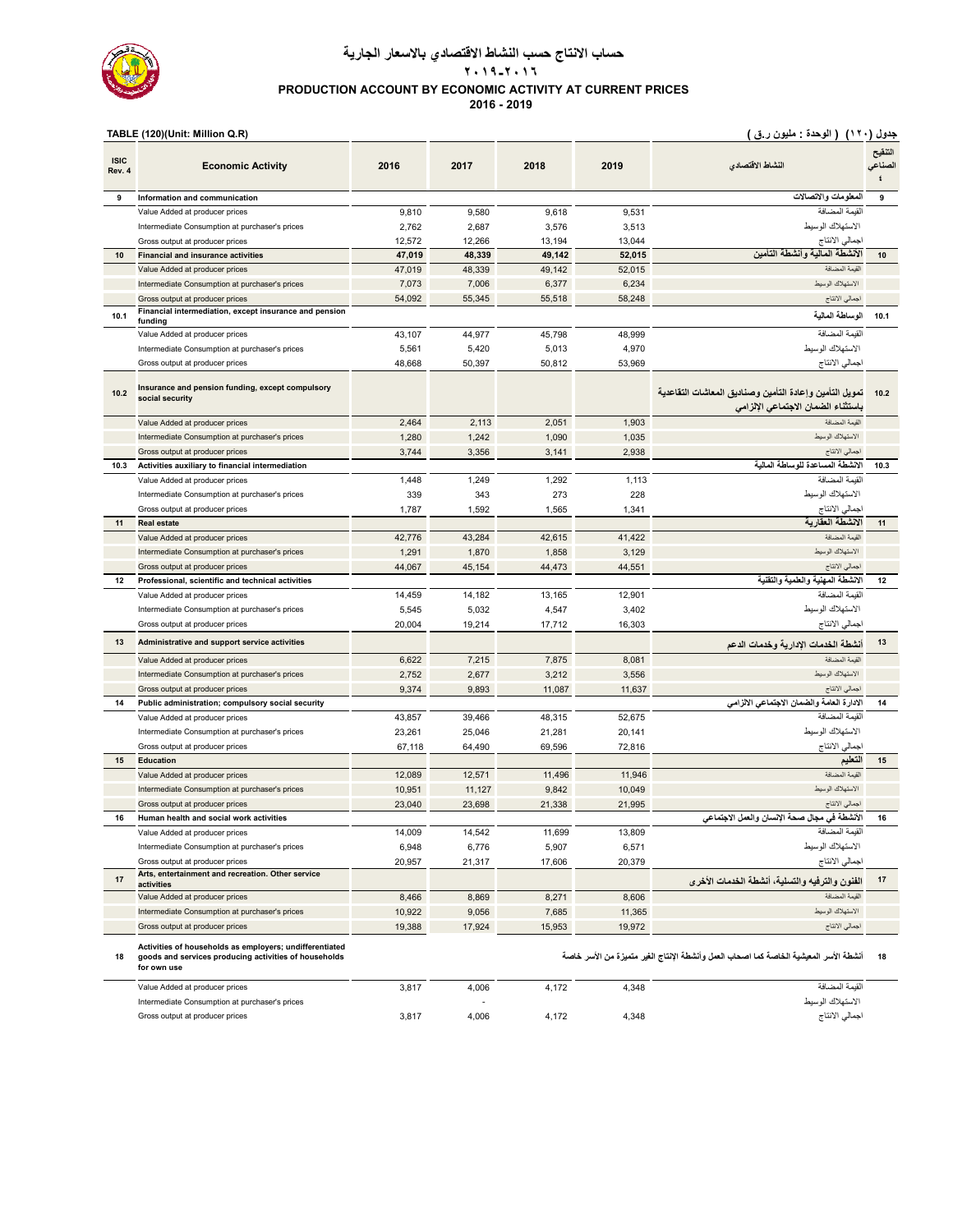

## **حساب االنتاج حسب النشاط االقتصادي باالسعار الجارية PRODUCTION ACCOUNT BY ECONOMIC ACTIVITY AT CURRENT PRICES ٢٠١٩-٢٠١٦ 2016 - 2019**

# **جدول (١٢٠) ( الوحدة : مليون ر.ق ) (R.Q Million :Unit)(120 (TABLE**

| <b>ISIC</b><br>Rev. 4 | <b>Economic Activity</b>                                         | 2016      | 2017      | 2018      | 2019      | النشاط الاقتصادي                               | التنقيح<br>الصناعى |
|-----------------------|------------------------------------------------------------------|-----------|-----------|-----------|-----------|------------------------------------------------|--------------------|
| 19                    | Financial intermediation services indirectly measured<br>(FISIM) |           |           |           |           | خدمات الوساطة المالية المقاسة بصورة غير مباشرة | 19                 |
|                       | Value Added at producer prices                                   | $-24.153$ | $-25.474$ | $-26.558$ | $-28.426$ | القمة المضافة                                  |                    |
|                       | Intermediate Consumption at purchaser's prices                   | 24.153    | 25.474    | 26.558    | 28,426    | الاستهلاك الوسيط                               |                    |
|                       | Gross output at producer prices                                  |           |           |           |           | اجمالي الانتاج                                 |                    |
|                       | <b>Gross Domestic Product at Producer Prices</b>                 | 551.170   | 585.574   | 665.421   | 638.469   | الناتج المحلى الإجمالي بأسعار المنتج           |                    |
|                       | Value Added at producer prices                                   | 551,168   | 585.574   | 665.421   | 638.469   | مجموع القيمة المضافة                           |                    |
|                       | Intermediate Consumption at purchaser's prices                   | 308.062   | 330,155   | 348.185   | 345,142   | مجموع الاستهلاك الوسيط                         |                    |
|                       | Gross output at producer prices                                  | 859.231   | 915,925   | 1.013.606 | 983.611   | مجموع اجمالي الانتاج                           |                    |
| 20                    | Tax+Subonproducts/ImportDuties                                   |           |           |           |           | رسوم الاستيراد                                 | 20                 |
|                       | Value Added at producer prices                                   | 1,137     | 827       | 1,918     | 3.523     | القيمة المضافة                                 |                    |
|                       | <b>Gross Domestic Product at Market Prices</b>                   | 552,305   | 586.401   | 667,339   | 641.991   | الناتج المحلى الاجمالي بسعر السوق              |                    |

ملاحظة: قد لا تتطابق المجاميع بسبب التقريب التقريب التقريب التقريب التقريب التقريب بسبب التقريب التقريب التقريب المجامع بسبب التقريب التقريب المجامع بسبب التقريب التقريب التقريب التقريب المجامع بسبب التقريب المجامع بسبب ا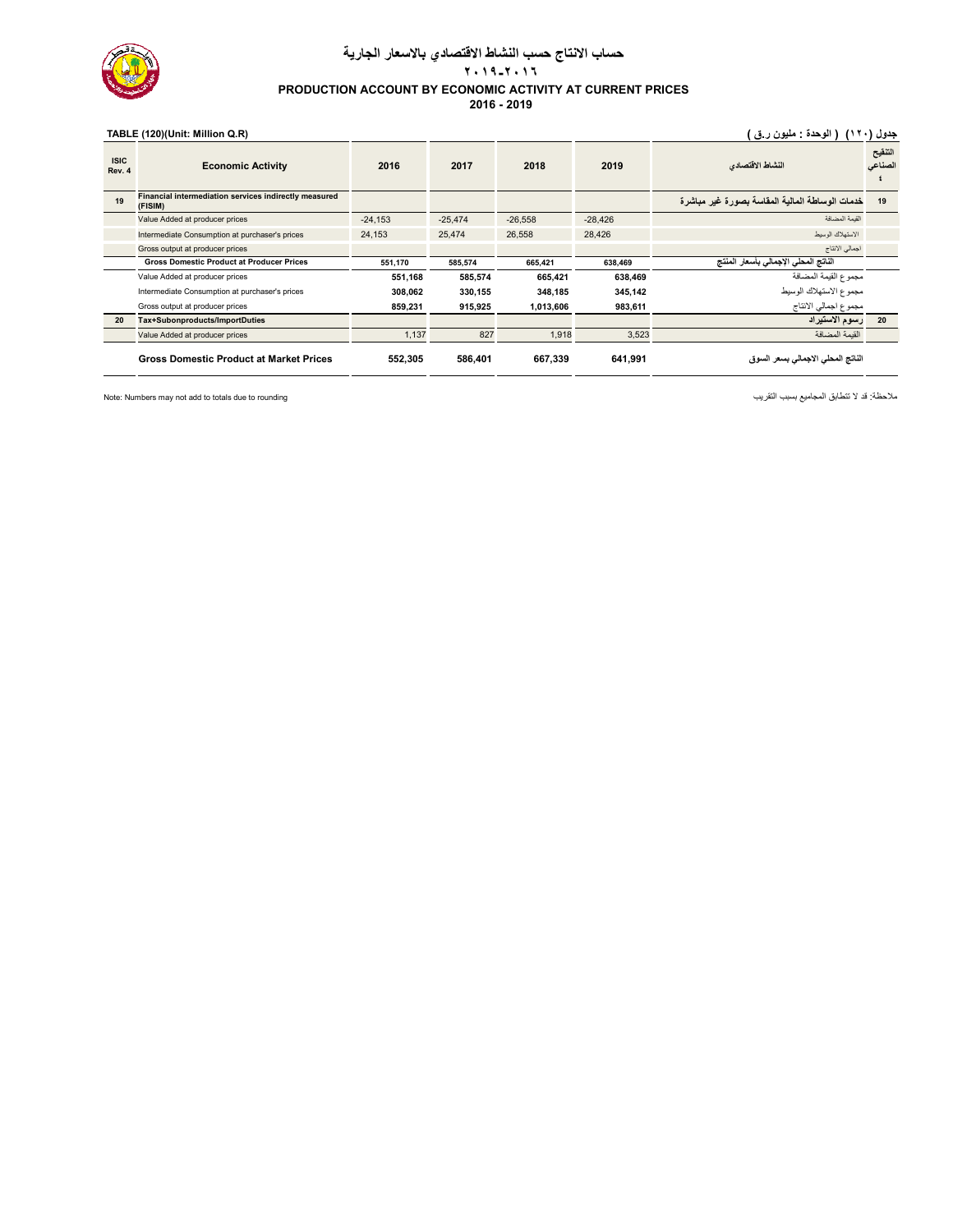

 **GROSS DOMESTIC PRODUCT BY PRODUCTION APPROACH AT CURRENT PRICES (NOMINAL)**

**2016 - 2020**

|        | <b>ITEMS</b>                                                                                                                   | ISIC4<br>Codes | 2016          | 2017           | 2018        | 2019*          | 2020**         | التصنيف<br>الاقتصادى<br>المنقح<br>$\mathbf{t}$ | البيان                                                                                                   |              |
|--------|--------------------------------------------------------------------------------------------------------------------------------|----------------|---------------|----------------|-------------|----------------|----------------|------------------------------------------------|----------------------------------------------------------------------------------------------------------|--------------|
|        | A. Economic Activity                                                                                                           |                |               |                |             |                |                |                                                | أ النشاط الاقتصادي                                                                                       |              |
| $1 -$  | Agriculture, forestry and fishing                                                                                              | $\mathsf{A}$   | 1.016         | 1.259          | 1.457       | 1.669          | 1.781          | ألف                                            | الزراعة والحراجة وصيد الأسماك                                                                            | - 1          |
|        | - Percent Change                                                                                                               |                | 6.9           | 24.0           | 15.7        | 0.15           | 0.07           |                                                | ۔۔ النسنة المئو بة للتغيير                                                                               |              |
|        | - Percent of Total                                                                                                             |                | 0.2           | 0.2            | 0.2         | 0.26           | 0.34           |                                                | -- النسبة المئوية من المجموع                                                                             |              |
| $2 -$  | <b>Mining and Quarrying</b>                                                                                                    | B              | 163,984       | 199,405        | 260,198     | 229,322        | 152,343        | باء                                            | التعدين واستغلال المحاجر                                                                                 |              |
|        | - Percent Change                                                                                                               |                | $-25.8$       | 21.6           | 30.5        | $-0.12$        | $-0.34$        |                                                | ۔۔ النسنة المئو بة للتغيير                                                                               |              |
|        | - Percent of Total                                                                                                             |                | 29.7          | 34.0           | 0.39        | 0.36           | 0.29           |                                                | -- النسنة المئوية من المجموع                                                                             |              |
| $3 -$  | <b>Manufacturing</b>                                                                                                           | <sub>c</sub>   | 46,814        | 47,189         | 54,972      | 53,501         | 41,586         | جيم                                            | الصناعة التحويلية                                                                                        | ۳ -          |
|        | - Percent Change                                                                                                               |                | $-10.8$       | 0.8            | 16.5        | $-0.03$        | $-0.22$        |                                                | -- النسبة المئوية للتغيير                                                                                |              |
|        | - Percent of Total                                                                                                             |                | 8.5           | 8.0            | 8.20        | 8.4            | 7.9            |                                                | -- النسبة المئوية من المجموع                                                                             |              |
| $4 -$  | Electricity, gas, steam and air conditioning supply; water<br>supply, sewerage, waste management and remediation<br>activities | $D + E$        | 5,979         | 6.785          | 5,180       | 5.894          | 6,053          | دال+هاء                                        | إمدادات الكهرياء والغاز والبخار وتكييف الهواء ، إمدادات المياه وأنشطة الصرف<br>وإدارة النفايات ومعالجتها |              |
|        | - Percent Change                                                                                                               |                | 51.4          | 13.5           | $-23.6$     | 0.14           | 0.03           |                                                | ۔۔ النسنة المئو بة للتغيير                                                                               |              |
|        | - Percent of Total                                                                                                             |                | 1.1           | 1.2            | 0.8         | 0.1            | 1.1            |                                                | -- النسبة المئوية من المجموع                                                                             |              |
| $5 -$  | <b>Construction</b>                                                                                                            | F.             | 77.079        | 79,040         | 82,600      | 78,275         | 75,112         | واو                                            | التشبيد                                                                                                  |              |
|        | - Percent Change                                                                                                               |                | 27.0          | 2.5            | 4.5         | $-0.05$        | $-0.04$        |                                                | ۔۔ النسنة المئو بة للتغيير                                                                               |              |
|        | - Percent of Total                                                                                                             |                | 14.0          | 13.5           | 12.4        | 12.3           | 14.4           |                                                | -- النسبة المئوية من المجموع                                                                             |              |
| $6 -$  | Wholesale and retail trade: repair of motor vehicles and<br>motorcycles                                                        | G              | 46.981        | 47.434         | 49.794      | 50.064         | 44.069         | زای                                            | تجارة الجملة والتجزئة؛ إصلاح المركبات ذات المحركات والدراجات النارية                                     |              |
|        | - Percent Change                                                                                                               |                | $-8.7$        | 1.0            | 5.0         | 0.01           | $-0.12$        |                                                | -- النسبة المئوية للتغيير                                                                                |              |
|        | - Percent of Total                                                                                                             |                | 8.5           | 8.1            | 7.5         | 7.9            | 8.4            |                                                | -- النسنة المئوية من المجموع                                                                             |              |
| $7-$   | <b>Transportation and storage</b>                                                                                              | н.             | 24,927        | 22,426         | 26,002      | 27,270         | 21,403         | حاء                                            | النقل والتخزين                                                                                           | $\mathsf{N}$ |
|        | - Percent Change<br>- Percent of Total                                                                                         |                | 15.1<br>4.5   | $-10.0$<br>3.8 | 15.9<br>3.9 | 0.05<br>4.3    | $-0.22$<br>4.1 |                                                | -- النسبة المئوية للتغيير<br>-- النسبة المئوية من المجموع                                                |              |
|        |                                                                                                                                |                |               |                |             |                |                |                                                |                                                                                                          |              |
| $8-$   | Accommodation and food service activities                                                                                      |                | 5,620         | 5,456          | 5,409       | 5,567          | 4,739          | طاء                                            | أنشطة خدمات الاقامة والطعام                                                                              |              |
|        | - Percent Change                                                                                                               |                | $-9.8$        | $-2.9$         | $-0.9$      | 0.03           | $-0.15$        |                                                | ۔۔ النسنة المئو بة للتغيير                                                                               |              |
|        | - Percent of Total                                                                                                             |                | 1.0           | 0.9            | 0.8         | 0.9            | 0.9            |                                                | ــ النسبة المئوية من المجمو ع                                                                            |              |
| $9-$   | Information and communication                                                                                                  | $\mathbf{J}$   | 9.810         | 9.580          | 9.618       | 9.531          | 9,566          | ياء                                            | المعلومات والاتصالات                                                                                     | $-9$         |
|        | - Percent Change<br>- Percent of Total                                                                                         |                | $-3.0$<br>1.8 | $-2.3$<br>1.6  | 0.4<br>1.4  | $-0.01$<br>1.5 | 0.004<br>1.8   |                                                | -- النسبة المئوية للتغيير<br>ــ النسبة المئوية من المجموع                                                |              |
| $10 -$ | <b>Financial and insurance activities</b>                                                                                      | K              | 47,019        | 48,339         | 49,142      | 52,015         | 53,490         | كاف                                            | الأنشطة المالبة وأنشطة التأمين                                                                           | $-1.$        |
|        |                                                                                                                                |                | 3.7           | 2.8            | 1.7         | 0.06           | 0.03           |                                                | ۔۔ النسنة المئو بة للتغيير                                                                               |              |
|        | - Percent Change<br>- Percent of Total                                                                                         |                | 8.5           | 8.2            | 7.4         | 8.2            | 10.2           |                                                | ــ النسبة المئوية من المجمو ع                                                                            |              |
| $11 -$ | <b>Real Estate</b>                                                                                                             | L.             | 42,776        | 43.284         | 42.615      | 41.422         | 39,585         | لام                                            | الأشطة العقارية                                                                                          | $-11$        |
|        | - Percent Change                                                                                                               |                | 10.4          | 1.2            | $-1.5$      | $-0.03$        | $-0.04$        |                                                | -- النسبة المئوية للتغيير                                                                                |              |
|        | - Percent of Total                                                                                                             |                | 7.7           | 7.4            | 6.4         | 6.5            | 7.6            |                                                | -- النسبة المئوية من المجموع                                                                             |              |



**جدول (<sup>١٢١</sup>) ( الوحدة : مليون <sup>ر</sup>.ق ) (R.Q Million : Unit) (121 (TABLE**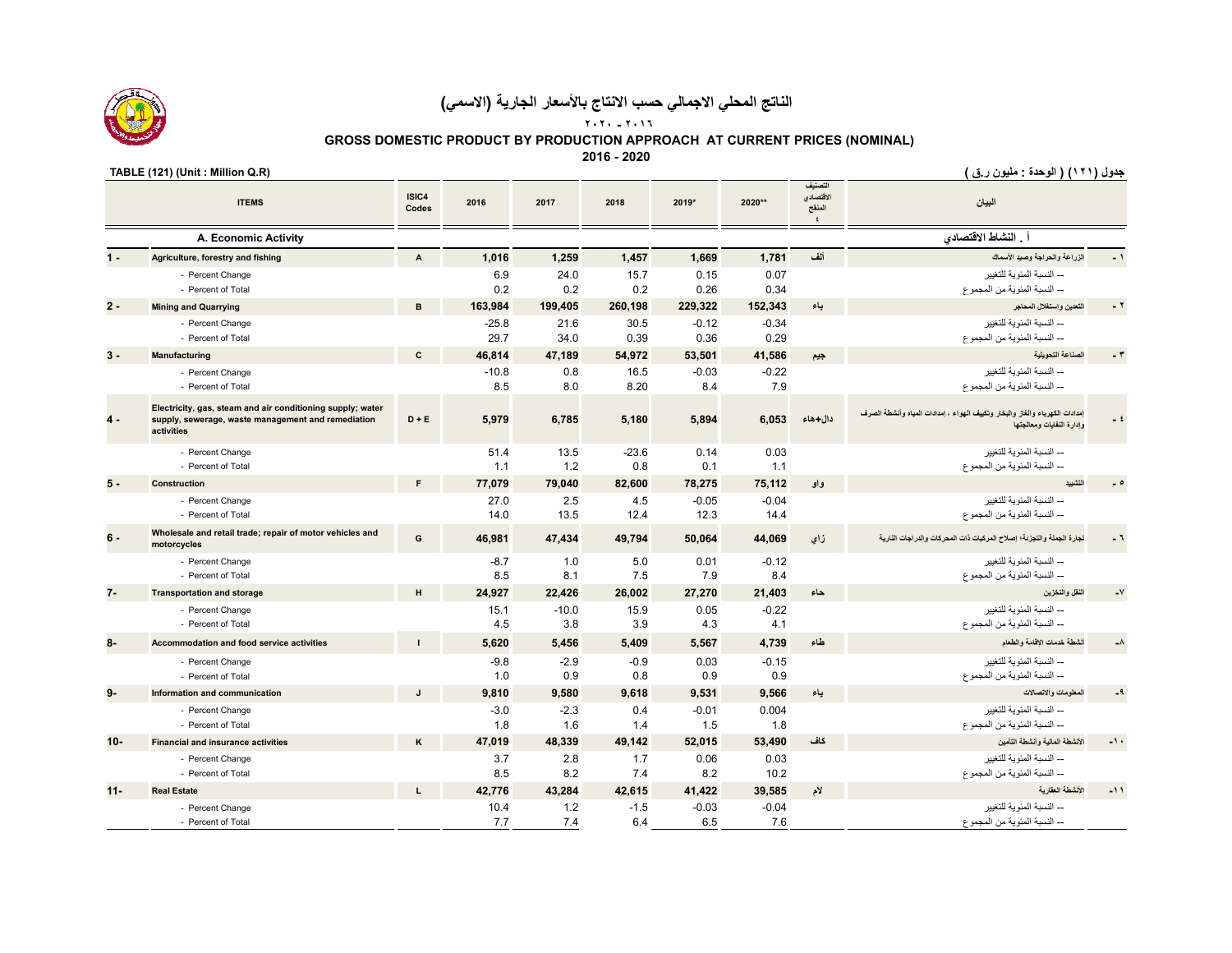

 **GROSS DOMESTIC PRODUCT BY PRODUCTION APPROACH AT CURRENT PRICES (NOMINAL)**

**2016 - 2020**

### **ISIC4 Codes <sup>2016</sup> <sup>2017</sup> <sup>2018</sup> 2019\* 2020\*\* التصنيف االقتصادي المنقح ٤البيان ITEMS 12+13**1۳+۱۲ الاتشطة العهنية والطعية والتقلية ، انشطة الضعنت الإشارية وخدمات النسمة سال 19,262 1,080 19,262 1,080 19,262 19,082 19,262 19,262 15 ميم مع 20,982 1.080 21,397 21,080 20,982 19,262 19,262 15 الأتشطة العهنية والطعية و -- النسبة المئوية للتغيير -0.1 0.0 3.0 2.8 7.9 Change Percent - -- النسبة المئوية من المجموع 3.7 3.3 3.2 3.6 3.8 Total of Percent - **14- Public administration and defence; compulsory social security <sup>O</sup> 43,857 39,466 48,315 52,675 48,255 سين االلزامي االجتماعي والضمان العامة اإلدارة -<sup>١٤</sup>** -- النسبة المئوية للتغيير --- النسبة المئوية للتغيير -0.1 1.0 --- 1.0 --- 1.0 --- 1.0 --- 1.0 --- 1.0 --- 1.0 --- 1.0 --- 1.0 --- 1.0 --- 1.0 --- 1.0 --- 1.0 --- 1.1 --- 1.1 --- 1.1 ---- النسبة المئوية من المجموع 9.2 8.3 7.2 6.7 7.9 Total of Percent - **-١٥ التعليم عين 11,559 11,946 11,496 12,571 12,089 <sup>P</sup> Education 15-** -- النسبة المئوية للتغيير -0.03 0.04 -8.5 4.0 11.3 Change Percent - -- النسبة المئوية من المجموع 2.2 1.9 1.7 2.1 2.2 Total of Percent - **-١٦**الأنشطة ف*ي* مجال صحة الانسا*ن* والعمل الاجتماعي **في مجال صحة اإلنسان والعمل االجتماعي فاء 13,771 13,809 11,699 14,542 14,009 <sup>Q</sup> activities work social and health Human 16-** -- النسبة المئوية للتغيير 0.00 0.18 -19.6 3.8 22.9 Change Percent - -- النسبة المئوية من المجموع 2.6 2.2 1.8 2.5 2.5 Total of Percent - **17-**المسلومة التعاقل المقال للخدمات الأفرى الترغية والتعاملية المسلوم المسلوم المسلوم المسلوم المسلوم المسلوم المسلوم المسلوم المسلوم المسلوم المسلوم المسلوم المسلوم المسلوم المسلوم المسلوم المسلوم المسلوم المسلوم المسلوم الم -- النسبة المئوية للتغيير -0.13 0.04 -6.7 4.8 4.3 Change Percent - -- النسبة المئوية من المجموع 1.4 1.4 1.2 1.5 1.5 Total of Percent - **18- Activities of households as employers; undifferentiated goods and services producing activities of households for own useَسر المعيشية في إنتاج سلعُ أنشطة األُ َسر المعيشية التي تستخدم أفراداً؛ وأنشطة األ راء 4,028 4,348 4,172 4,006 3,817 <sup>T</sup> -١٨ وخدمات غير َّ مميزة الستعمالھا الخاص**-- النسبة المئوية للتغيير -0.07 0.04 4.1 5.0 9.9 Change Percent - -- النسبة المئوية من المجموع 0.8 0.7 0.6 0.7 0.7 Total of Percent - **-١٩ خدمات الوساطة المالية المقاسة على نحو غير مباشر -31,556 -28,426 -26,558 -25,474 -24,153(Financial Intermediation Services Indirectly Measured Intermediation Services Indirectly Measured** -- النسبة المئوية للتغيير 0.11 0.07 4.3 5.5 3.2 Change Percent - -- النسبة المئوية من المجموع -- النسبة المئوية من المجموع -4.4 -4.3 -4.4 -4.5 -4.4 -4.5 -4.4 -4.5 - - - - - - -**Gross Value Added (GVA) at producer price 551,168 585,574 665,421 638,469 522,571 المنتجين بأسعار المضافة القيمة إجمالي**

**جدول (<sup>١٢١</sup>) ( الوحدة : مليون <sup>ر</sup>.ق ) (R.Q Million : Unit) (121 (TABLE** 

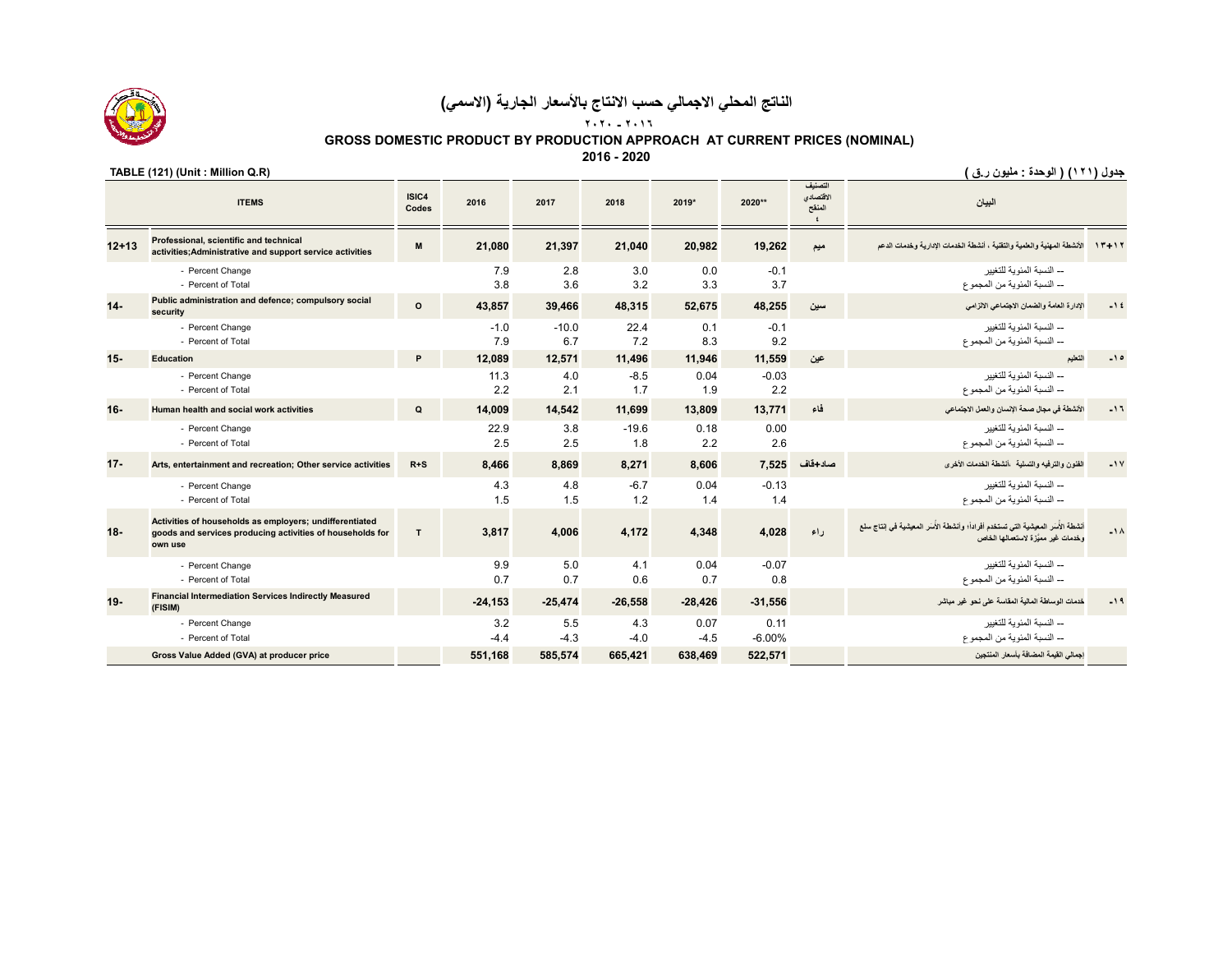

### **٢٠٢٠ - ٢٠١٦**

 **GROSS DOMESTIC PRODUCT BY PRODUCTION APPROACH AT CURRENT PRICES (NOMINAL)**

**2016 - 2020**

### **جدول (<sup>١٢١</sup>) ( الوحدة : مليون <sup>ر</sup>.ق ) (R.Q Million : Unit) (121 (TABLE**

|       | <b>ITEMS</b>                                                     | ISIC4<br>Codes | 2016           | 2017           | 2018          | 2019*          | 2020**         | التصنيف<br>الاقتصادي<br>المنقح | البيان                                                    |                                                     |
|-------|------------------------------------------------------------------|----------------|----------------|----------------|---------------|----------------|----------------|--------------------------------|-----------------------------------------------------------|-----------------------------------------------------|
|       | <b>B. Institutional Sector</b>                                   |                |                |                |               |                |                |                                | ب القطاع المؤسسي                                          |                                                     |
| $1 -$ | Non-Financial                                                    | S.11           | 409,988        | 445,869        | 522,289       | 487,988        | 380,609        | س. ۱۱                          | نحير المعالمى                                             |                                                     |
|       | - Percent Change<br>- Percent of Total                           |                | $-9.1$<br>76.9 | 8.7<br>78.8    | 16.5<br>80.6  | $-0.1$<br>76.4 | $-0.2$<br>72.8 |                                | -- النسبة المئوية للتغيير<br>-- النسبة المنوية من المجموع |                                                     |
| $2 -$ | <b>Financial</b>                                                 | S.12           | 47,019         | 48,339         | 49,142        | 52,015         | 53,490         | س ١٢                           | المالى                                                    | $-7$                                                |
|       | - Percent Change<br>- Percent of Total                           |                | 3.7<br>8.5     | 2.8<br>8.2     | 1.7<br>7.4    | 0.06<br>8.2    | 0.03<br>10.2   |                                | -- النسبة المئوية للتغيير<br>-- النسبة المنوية من المجموع |                                                     |
| $3 -$ | Government                                                       | S.13           | 69,584         | 66,601         | 70,944        | 78,060         | 72,894         | س ١٣                           | الحكومة                                                   | $-\tau$                                             |
|       | - Percent Change<br>- Percent of Total                           |                | 4.2<br>12.6    | $-4.3$<br>11.4 | 6.5<br>10.6   | 10.3<br>12.3   | $-6.6$<br>13.9 |                                | -- النسبة المئوية للتغيير<br>-- النسبة المئوية من المجموع |                                                     |
| $4 -$ | Households (I)                                                   | S.14           | 48,730         | 50,239         | 49,605        | 48,832         | 47,134         | س ١٤                           | لاسر المعيشية (١)                                         | $\mathrel{\mathop:} \mathrel{\mathrel{\mathsf{E}}}$ |
|       | - Percent Change<br>- Percent of Total                           |                | 9.2<br>6.1     | 1.5<br>5.8     | $-0.6$<br>5.1 | $-1.5$<br>7.6  | 0.0<br>9.0     |                                | -- النسبة المئوية للتغيير<br>-- النسبة المنوية من المجموع |                                                     |
|       | Financial intermediation services indirectly measured<br>(FISIM) |                | $-24,153$      | $-25,474$      | $-26,558$     | $-28,426$      | $-31,556$      |                                | خدمات الوساطة المالية المقاسة على نحو غير مباشر           |                                                     |
|       | - Percent Change                                                 |                | 3.2            | 5.5            | 4.3           | 7.0            | 11.0           |                                | -- النسبة المئوية للتغيير                                 |                                                     |
|       | - Percent of Total                                               |                | $-4.4$         | $-4.3$         | $-4.0$        | $-4.5$         | $-6.0$         |                                | -- النسبة المئوية من المجموع                              |                                                     |
|       | Gross Value Added (GVA) at producer price                        |                | 551,168        | 585,574        | 665,421       | 638,469        | 522,571        |                                | القيمة المضافة الاجمالية بأسعار المنتجين                  |                                                     |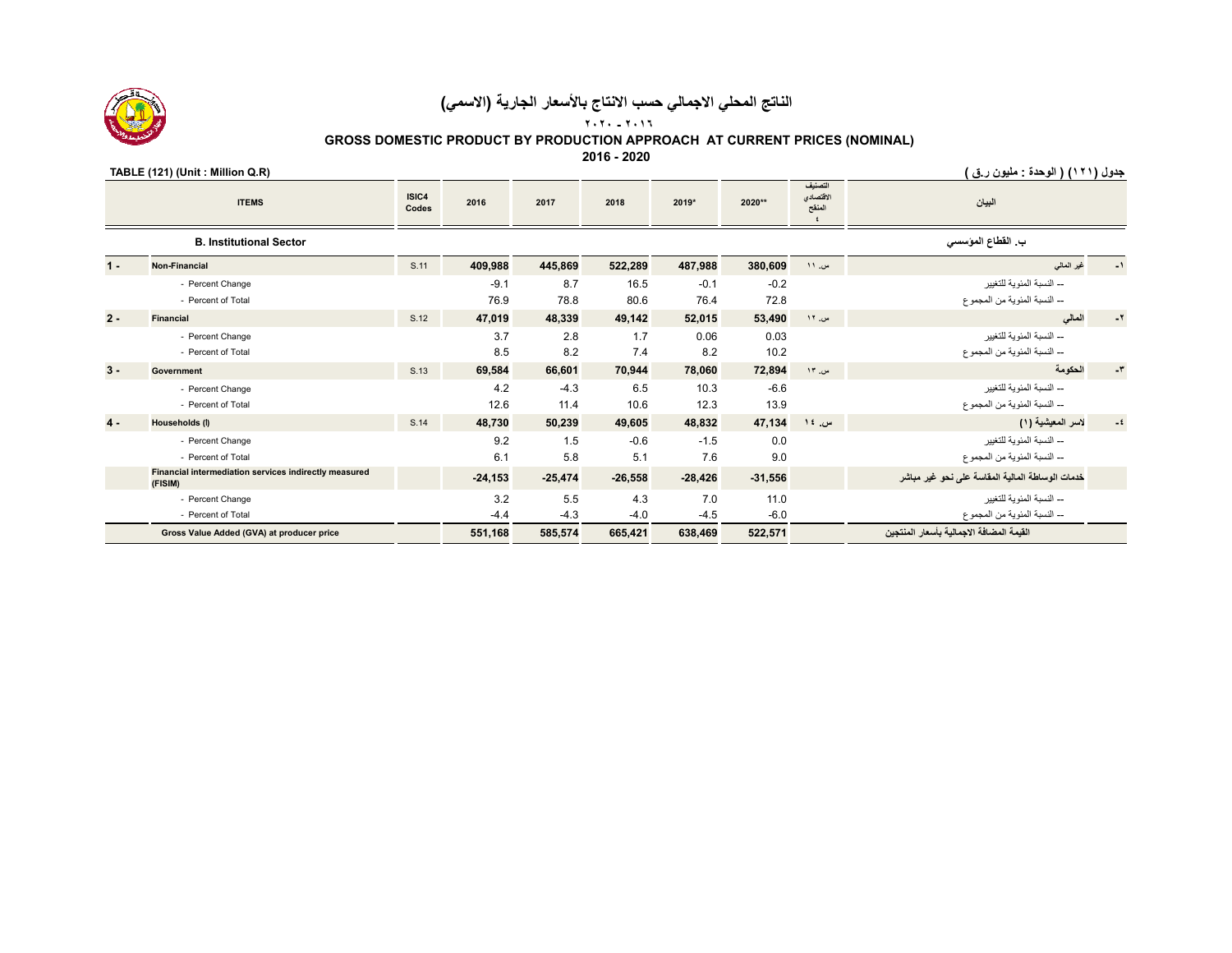

 **GROSS DOMESTIC PRODUCT BY PRODUCTION APPROACH AT CURRENT PRICES (NOMINAL)**

**2016 - 2020**

## **جدول (<sup>١٢١</sup>) ( الوحدة : مليون <sup>ر</sup>.ق ) (R.Q Million : Unit) (121 (TABLE**

|       | <b>ITEMS</b>                                                     | ISIC4<br>Codes | 2016       | 2017      | 2018      | 2019*     | 2020**    | التصنيف<br>الاقتصادى<br>المنقح | البيان                                                   |            |
|-------|------------------------------------------------------------------|----------------|------------|-----------|-----------|-----------|-----------|--------------------------------|----------------------------------------------------------|------------|
|       | C. Oil and Non-Oil                                               |                |            |           |           |           |           |                                | ج نفطي و غير نفطي                                        |            |
| $1 -$ | Oil And gas (Mining)                                             |                | 163,984    | 199,405   | 260,198   | 229,322   | 152,343   |                                | النفطي (التعدين)                                         | - 1        |
|       | - Percent Change                                                 |                | $-25.8$    | 21.6      | 30.5      | $-12.0$   | $-33.6$   |                                | -- النسبة المئوية للتغبير                                |            |
|       | - Percent of Total                                               |                | 29.7       | 34.0      | 39.0      | 35.9      | 29.2      |                                | ــ النسبة المئوية من المجموع                             |            |
| $2 -$ | Non-oil and gas (Non-Mining)                                     |                | 411,337    | 411,642   | 431,781   | 437,573   | 401,784   |                                | غير النفطي (غير التعدين)                                 | $ \,$ $\,$ |
|       | - Percent Change                                                 |                | 5.7        | 0.1       | 4.9       | 0.0       | $-0.1$    |                                | -- النسبة المئوية للتغبير                                |            |
|       | - Percent of Total                                               |                | 74.5       | 70.2      | 64.7      | 68.5      | 76.9      |                                | -- النسبة المئوية من المجموع                             |            |
| $3 -$ | Financial intermediation services indirectly measured<br>(FISIM) |                | $-24, 153$ | $-25,474$ | $-26,558$ | $-28,426$ | $-31,556$ |                                | خدمات الوساطة المالية المقاسة على نحو غير مباشر          |            |
|       | - Percent Change                                                 |                | 3.2        | 5.5       | 4.3       | 7.0       | 11.0      |                                | -- النسبة المئوية للتغيير                                |            |
|       | - Percent of Total                                               |                | $-4.4$     | $-4.3$    | $-4.0$    | $-4.5$    | $-6.0$    |                                | -- النسبة المئوية من المجموع                             |            |
|       | Gross Value Added (GVA) at producer price                        |                | 551,168    | 585,574   | 665,421   | 638,469   | 522,571   |                                | إجمالي القيمة المضافة بأسعار المنتجين                    |            |
|       | - Percent Change                                                 |                | $-6.1$     | 6.2       | 13.6      | $-4.3$    | $-0.2$    |                                | -- النسبة المنوبة للتغير                                 |            |
|       | - Percent of Total                                               |                | 99.8       | 99.9      | 99.7      | 100.0     | 100.0     |                                | -- النسبة المنوية من المجموع                             |            |
|       | <b>Import duties</b>                                             |                | 1,137      | 827       | 1,918     | 3,523     | 3,087     |                                | رسوم الاستيراد                                           |            |
|       | - Percent Change                                                 |                | $-36.6$    | $-27.3$   | 131.9     | 83.7      | $-12.0$   |                                | ۔۔ النسبة المنوية للتغيير                                |            |
|       | - Percent of Total                                               |                | 0.2        | 0.1       | 0.3       | 0.6       | 0.6       |                                | -- النسبة المنوية من المجموع                             |            |
|       | Gross domestic product (GDP) at market prices                    |                | 552,305    | 586,401   | 667,339   | 641,992   | 525,657   |                                | الناتج المحلي الاجمالي بأسعار المشتريين                  |            |
|       | - Percent Change                                                 |                | $-6.2$     | 6.2       | 13.8      | $-3.8$    | $-0.2$    |                                | ۔۔ النسبة المنوية للتغيير                                |            |
|       | - Percent of Total                                               |                | 100.0      | 100.0     | 100.0     | 100.0     | 100.0     |                                | -- النسبة المنوية من المجموع                             |            |
|       | (1) Includes non-profit organization<br>* Revised figures.       |                |            |           |           |           |           |                                | (١) تشمل الهيئات التي لاتهدف الى الربح<br>* أرقام مراجعة |            |

\*\* Preliminary estimates.

|  | . .<br>__<br>$\epsilon$ | ٠ | ا ١ اله حدة | $\cdots$ | ۳ | $\cdots$ |  |
|--|-------------------------|---|-------------|----------|---|----------|--|
|  |                         |   |             |          |   |          |  |

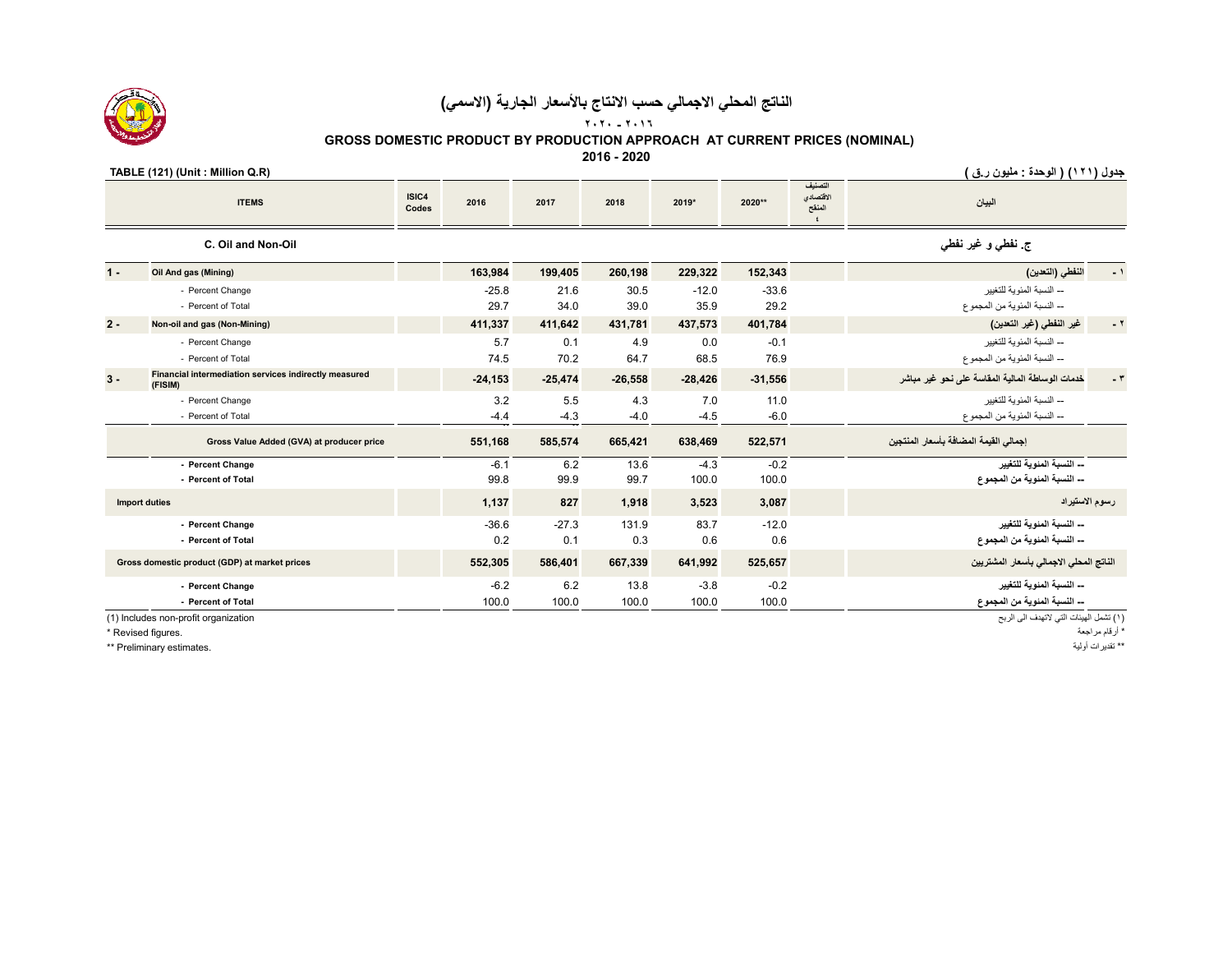**٢٠٢٠ - ٢٠١٦**

 **GROSS DOMESTIC PRODUCT BY ECONOMIC ACTIVITIES AT CONSTANT (2018=100) PRICES (REAL)**

**2016 - 2020**

|       | <b>ITEMS</b>                                                                                                                   | ISIC4<br>Codes | 2016                   | 2017*                  | 2018                | 2019*                | 2020**               | التصنيف<br>الاقتصادى<br>المنقح<br>$\epsilon$ | البيان                                                                                                   |            |
|-------|--------------------------------------------------------------------------------------------------------------------------------|----------------|------------------------|------------------------|---------------------|----------------------|----------------------|----------------------------------------------|----------------------------------------------------------------------------------------------------------|------------|
|       | A. Economic Activity                                                                                                           |                |                        |                        |                     |                      |                      |                                              | أ النشاط الاقتصادي                                                                                       |            |
|       | Agriculture, forestry and fishing                                                                                              | A              | 1.044                  | 1,259                  | 1,457               | 1,700                | 1,777                | ألف                                          | الزراعة والحراجة وصيد الأسماك                                                                            |            |
|       | - Percent Change<br>- Percent of Total                                                                                         |                | 9.0<br>0.2             | 20.6<br>0.2            | 15.7<br>0.2         | 16.7<br>0.3          | 4.6<br>0.3           |                                              | -- النسبة المئوية للتغيير<br>-- النسبة المئوية من المجمو ع                                               |            |
| $2 -$ | <b>Mining and Quarrying</b>                                                                                                    | R              | 267.061                | 261,014                | 260,198             | 255,880              | 250,661              | باء                                          | التعدين واستغلال المحاجر                                                                                 |            |
|       | - Percent Change<br>- Percent of Total                                                                                         |                | $-0.8$<br>39.7         | $-2.3$<br>38.8         | $-0.3$<br>38.7      | $-1.7$<br>38.2       | $-2.0$<br>38.8       |                                              | -- النسبة المئوية للتغيير<br>-- النسبة المئوية من المجموع                                                |            |
| $3 -$ | <b>Manufacturing</b>                                                                                                           | <sub>c</sub>   | 51,927                 | 51,499                 | 54,972              | 54,024               | 50,401               | جيم                                          | الصناعة التحويلية                                                                                        |            |
|       | - Percent Change<br>- Percent of Total                                                                                         |                | 1.0<br>7.7             | $-0.8$<br>7.7          | 6.7<br>8.2          | $-1.7$<br>8.1        | $-6.7$<br>7.8        |                                              | -- النسبة المئوية للتغبير<br>-- النسبة المئوية من المجموع                                                |            |
| $4 -$ | Electricity, gas, steam and air conditioning<br>supply; water supply, sewerage, waste<br>management and remediation activities | $D + E$        | 5,697                  | 5,747                  | 5,180               | 5,417                | 5,455                | دال+هاء                                      | إمدادات الكهرباء والغاز والبخار وتكييف الهواء ، إمدادات المياه<br>وأنشطة الصرف وإدارة النفايات ومعالجتها |            |
|       | - Percent Change<br>- Percent of Total                                                                                         |                | 4.1<br>0.8             | 0.9<br>0.9             | $-9.9$<br>0.8       | 4.5<br>4.5           | 0.7<br>0.9           |                                              | -- النسبة المئوية للتغيير<br>-- النسبة المئوية من المجمو ع                                               |            |
| $5 -$ | <b>Construction</b>                                                                                                            | F              | 80,193                 | 81,661                 | 82,600              | 81,320               | 78,142               | واو                                          |                                                                                                          |            |
|       | - Percent Change<br>- Percent of Total                                                                                         |                | 28.5<br>11.9           | 1.8<br>12.1            | 1.2<br>12.3         | $-1.7$<br>12.1       | $-3.9$<br>12.1       |                                              | -- النسبة المئوية للتغيير<br>-- النسبة المئوية من المجموع                                                |            |
| $6 -$ | Wholesale and retail trade; repair of motor<br>vehicles and motorcycles                                                        | G              | 49.797                 | 49.010                 | 49,794              | 49,611               | 45,338               | زای                                          | نجارة الجملة والتجزئة؛ إصلاح المركبات ذات المحركات والدراجات<br>الفارية                                  |            |
|       | - Percent Change<br>- Percent of Total                                                                                         |                | $-10.7$<br>7.4         | $-1.6$<br>7.3          | 1.6<br>7.4          | $-0.3$<br>7.4        | $-8.6$<br>7.0        |                                              | -- النسبة المئوية للتغيير<br>-- النسبة المئوية من المجموع                                                |            |
| $7-$  | <b>Transportation and storage</b>                                                                                              |                | 24,320<br>9.8          | 24,143<br>$-0.7$       | 26,002<br>7.7       | 25,712<br>9.2        | 18,749<br>$-0.3$     | حاء                                          | النفل والتخزين<br>-- النسبة المئوية للتغيير                                                              |            |
|       | - Percent Change<br>- Percent of Total                                                                                         |                | 3.6                    | 3.6                    | 3.9                 | 4.2                  | 2.9                  |                                              | -- النسبة المئوية من المجموع                                                                             |            |
| $8-$  | <b>Accommodation and food service activities</b>                                                                               |                | 5,051                  | 5,215                  | 5,409               | 5,704                | 4,552                | طاء                                          | أنشطة خدمات الإقامة والطعام                                                                              | $-\lambda$ |
|       | - Percent Change<br>- Percent of Total                                                                                         |                | $-2.4$<br>0.8          | 3.2<br>0.8             | 3.7<br>0.8          | 5.4<br>0.9           | $-0.2$<br>0.7        |                                              | -- النسبة المئوية للتغبير<br>-- النسبة المئوية من المجموع                                                |            |
| $9-$  | Information and communication<br>- Percent Change<br>- Percent of Total                                                        |                | 9,686<br>$-3.3$<br>1.4 | 9,460<br>$-2.3$<br>1.4 | 9,618<br>1.7<br>1.4 | 10,218<br>0.1<br>1.4 | 10,417<br>1.9<br>1.6 | ياء                                          | المعلومات والاتصالات<br>-- النسبة المئوية للتغبير<br>-- النسبة المئوية من المجموع                        |            |

**جدول (<sup>١٢٢</sup>) ( الوحدة : مليون <sup>ر</sup>.ق ) (R.Q Million : Unit) (122 (TABLE** 

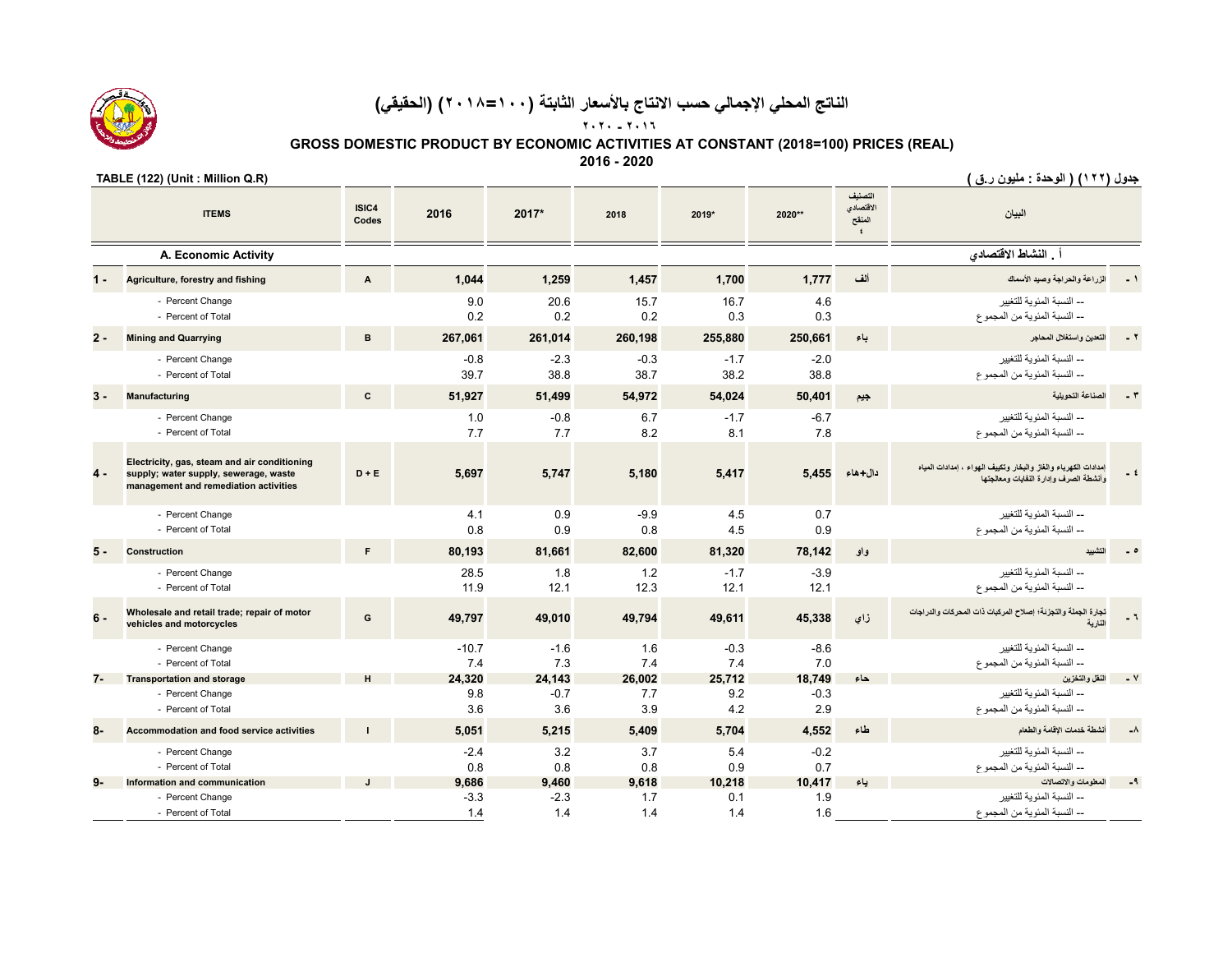**٢٠٢٠ - ٢٠١٦**

 **GROSS DOMESTIC PRODUCT BY ECONOMIC ACTIVITIES AT CONSTANT (2018=100) PRICES (REAL)**

**2016 - 2020**

|               | <b>ITEMS</b>                                                                                                                    | ISIC4<br>Codes | 2016          | 2017*          | 2018           | 2019*         | 2020**         | التصنيف<br>الاقتصادى<br>المنقح<br>$\epsilon$ | البيان                                                                                                                   |          |
|---------------|---------------------------------------------------------------------------------------------------------------------------------|----------------|---------------|----------------|----------------|---------------|----------------|----------------------------------------------|--------------------------------------------------------------------------------------------------------------------------|----------|
| $10-$         | <b>Financial and insurance activities</b>                                                                                       | κ              | 47.822        | 49,952         | 49,142         | 51,412        | 54,954         | كاف                                          | الأنشطة المالية وأنشطة التأمين                                                                                           |          |
|               | - Percent Change<br>- Percent of Total                                                                                          |                | 9.2<br>7.1    | 4.5<br>7.4     | $-1.6$<br>7.3  | 3.1<br>7.5    | 0.1<br>8.5     |                                              | -- النسبة المئوية للتغيير<br>-- النسبة المئوية من المجموع                                                                |          |
| $11 -$        | <b>Real Estate</b>                                                                                                              |                | 38,999        | 40,871         | 42,615         | 43,240        | 43,398         | لام                                          | الأنشطة العقارية                                                                                                         | $-11$    |
|               | - Percent Change<br>- Percent of Total                                                                                          |                | 6.2<br>5.8    | 4.8<br>6.1     | 4.3<br>6.3     | 2.0<br>6.5    | 0.3<br>6.7     |                                              | -- النسبة المئوية للتغيير<br>ــ النسبة المئوية من المجمو ع                                                               |          |
| $12 + 1$<br>3 | Professional, scientific and technical<br>activities; Administrative and support service<br>activities                          | M              | 21,779        | 21,835         | 21.040         | 21,008        | 19.629         | میم                                          | الأنشطة المهنية والعلمية والتقنية،أنشطة الخدمات الادارية وخدمات الدعم                                                    | $1 + 17$ |
|               | - Percent Change<br>- Percent of Total                                                                                          |                | 5.4<br>3.2    | 0.3<br>3.2     | $-3.6$<br>3.1  | $-1.7$<br>3.1 | $-0.1$<br>3.0  |                                              | -- النسبة المئوية للتغيير<br>-- النسبة المئوية من المجموع                                                                |          |
| $14-$         | Public administration and defence; compulsory<br>social security                                                                | $\Omega$       | 46,598        | 40,888         | 48,315         | 51,688        | 53,188         | سين                                          | الإدارة العامة والضمان الاجتماعى الالزامى                                                                                | $-1t$    |
|               | - Percent Change<br>- Percent of Total                                                                                          |                | $-2.5$<br>6.9 | $-12.3$<br>6.1 | 18.2<br>7.2    | 6.3<br>7.6    | 2.9<br>8.2     |                                              | -- النسبة المئوية للتغيير<br>-- النسبة المئوية من المجموع                                                                |          |
| $15 -$        | <b>Education</b>                                                                                                                | P              | 12,864        | 13,053         | 11,496         | 11,701        | 11,738         | عين                                          | التعليم                                                                                                                  | $-10$    |
|               | - Percent Change<br>- Percent of Total                                                                                          |                | 8.0<br>1.9    | 1.5<br>1.9     | $-11.9$<br>1.7 | $-1.0$<br>1.7 | 0.3<br>1.8     |                                              | -- النسبة المئوية للتغيير<br>-- النسبة المئوية من المجموع                                                                |          |
| $16 -$        | Human health and social work activities                                                                                         | $\Omega$       | 14,927        | 15,106         | 11,699         | 13,319        | 13,749         | فاء                                          | الأنشطة في مجال صحة الإنسان والعمل الاجتماعي                                                                             | ۱٦.      |
|               | - Percent Change<br>- Percent of Total                                                                                          |                | 21.6<br>2.2   | 1.2<br>2.2     | $-22.6$<br>1.7 | 13.8<br>2.0   | 3.2<br>2.1     |                                              | -- النسبة المئوية للتغبير<br>-- النسبة المئوية من المجموع                                                                |          |
| $17 -$        | Arts, entertainment and recreation; Other<br>service activities                                                                 | $R + S$        | 8,948         | 9,133          | 8,271          | 8,676         | 8,173          | صاد+قاف                                      | الفنون والترفيه والتسلية ،أنشطة الخدمات الأخرى                                                                           | $-1V$    |
|               | - Percent Change<br>- Percent of Total                                                                                          |                | 2.8<br>1.3    | 2.1<br>1.4     | $-9.4$<br>1.2  | 5.0<br>1.3    | $-5.8$<br>1.2  |                                              | -- النسبة المئوية للتغيير<br>-- النسبة المئوية من المجموع                                                                |          |
| $18-$         | Activities of households as employers;<br>undifferentiated goods and services producing<br>activities of households for own use | T              | 3,949         | 4,096          | 4,172          | 4,251         | 3,940          | راء                                          | أنشطة الأُسَر المعيشية التي تستخدم أفراداً؛ وأنشطة الأُسَر المعيشية في<br>إنتاج سلع وخدمات عير ممَّيْرة لاستعمالها الخاص | ۸ ۱ ـ    |
|               | - Percent Change<br>- Percent of Total                                                                                          |                | 7.9<br>0.6    | 3.7<br>0.6     | 1.8<br>0.6     | 1.9<br>0.6    | $-7.3$<br>0.6  |                                              | -- النسبة المئوبة للتغبير<br>-- النسبة المئوية من المجموع                                                                |          |
| $19 -$        | <b>Financial Intermediation Services Indirectly</b><br><b>Measured (FISIM)</b>                                                  |                | $-22,637$     | $-25,597$      | $-26,558$      | $-26,442$     | $-29,403$      |                                              | خدمات الوساطة المالية المقاسة على نحو غير مباشر                                                                          |          |
|               | - Percent Change<br>- Percent of Total                                                                                          |                | 8.4<br>$-3.4$ | 13.1<br>$-3.8$ | 3.8<br>$-3.9$  | 4.8<br>$-4.1$ | 11.2<br>$-4.5$ |                                              | -- النسبة المئوية للتغيير<br>-- النسبة المئوية من المجموع                                                                |          |
|               | Gross Value Added (GVA) at producer price                                                                                       |                | 668,024       | 658,344        | 665,421        | 668,441       | 644,858        |                                              | إجمالي الفيمة المضافة بأسعار المنتجين                                                                                    |          |



**جدول (<sup>١٢٢</sup>) ( الوحدة : مليون <sup>ر</sup>.ق ) (R.Q Million : Unit) (122 (TABLE**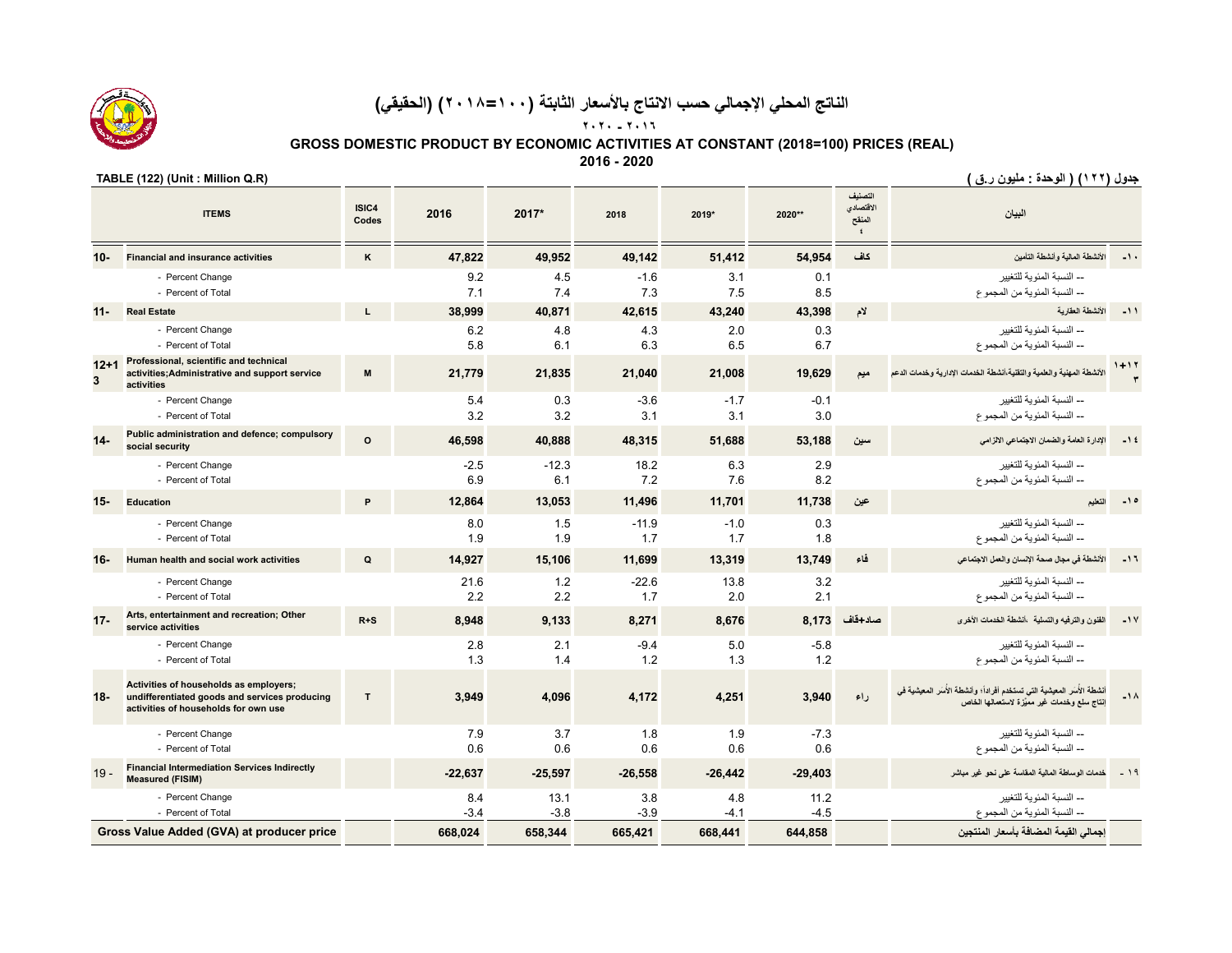**٢٠٢٠ - ٢٠١٦**

 **GROSS DOMESTIC PRODUCT BY ECONOMIC ACTIVITIES AT CONSTANT (2018=100) PRICES (REAL)**

**2016 - 2020**

|       | <b>ITEMS</b>                                                            | ISIC4<br>Codes | 2016          | 2017*          | 2018          | 2019*          | 2020**         | التصنيف<br>الاقتصادى<br>المنقح | البيان                                                    |      |  |
|-------|-------------------------------------------------------------------------|----------------|---------------|----------------|---------------|----------------|----------------|--------------------------------|-----------------------------------------------------------|------|--|
|       | <b>B. Institutional Sector</b>                                          |                |               |                |               |                |                |                                | ب . القطاع المؤسسي                                        |      |  |
| $1 -$ | <b>Non-Financial</b>                                                    | S.11           | 533,775       | 529,879        | 537,844       | 532,827        | 508,890        | س. ١١                          | غير المالس                                                |      |  |
|       | - Percent Change<br>- Percent of Total                                  |                | 2.8<br>79.8   | $-0.7$<br>80.4 | 1.5<br>80.6   | $-0.9$<br>79.3 | $-4.5$<br>78.5 |                                | -- النسبة المئوية للتغيير<br>-- النسبة المئوية من المجموع |      |  |
| $2 -$ | <b>Financial</b>                                                        | S.12           | 47,822        | 49,952         | 49,142        | 51,412         | 54,954         | س ۱۲                           | المالي                                                    |      |  |
|       | - Percent Change<br>- Percent of Total                                  |                | 9.2<br>7.1    | 4.5<br>7.4     | $-1.6$<br>7.3 | 4.6<br>7.7     | 6.8<br>8.5     |                                | -- النسبة المئوية للتغيير<br>-- النسبة المئوية من المجموع |      |  |
| $3 -$ | <b>Government</b>                                                       | S.13           | 73,933        | 69,001         | 70,944        | 76,639         | 78,905         | س ١٣                           | الحكومة                                                   |      |  |
|       | - Percent Change<br>- Percent of Total                                  |                | 2.6<br>11.0   | $-6.7$<br>10.5 | 2.8<br>10.6   | 7.8<br>11.4    | 2.9<br>12.2    |                                | -- النسبة المئوية للتغيير<br>-- النسبة المئوية من المجموع |      |  |
| $4 -$ | Households (I)                                                          | S.14           | 35,132        | 35,111         | 34,050        | 34,005         | 31,512         | س ١٤                           | لاسر المعيشية (١)                                         | $-5$ |  |
|       | - Percent Change<br>- Percent of Total                                  |                | 6.6<br>5.2    | $-0.1$<br>5.3  | $-3.0$<br>5.1 | $-0.1$<br>5.1  | $-7.3$<br>4.9  |                                | -- النسبة المئوية للتغيير<br>ــ النسبة المئوية من المجموع |      |  |
|       | <b>Financial intermediation services indirectly</b><br>measured (FISIM) |                | $-22,637$     | $-25,597$      | $-26,558$     | $-26,442$      | $-29,403$      |                                | خدمات الوساطة المالية المقاسة على نحو غير مباشر           |      |  |
|       | - Percent Change<br>- Percent of Total                                  |                | 8.4<br>$-3.4$ | 13.1<br>$-3.8$ | 3.8<br>$-3.9$ | 4.8<br>$-4.1$  | 0.1<br>$-4.5$  |                                | -- النسبة المئوية للتغيير<br>-- النسبة المئوية من المجموع |      |  |
|       | Gross Value Added (GVA) at producer price                               |                | 668,024       | 658,344        | 665,421       | 668,441        | 644,858        |                                | القيمة المضافة الاجمالية بأسعار المنتجين                  |      |  |

**جدول (<sup>١٢٢</sup>) ( الوحدة : مليون <sup>ر</sup>.ق ) (R.Q Million : Unit) (122 (TABLE** 

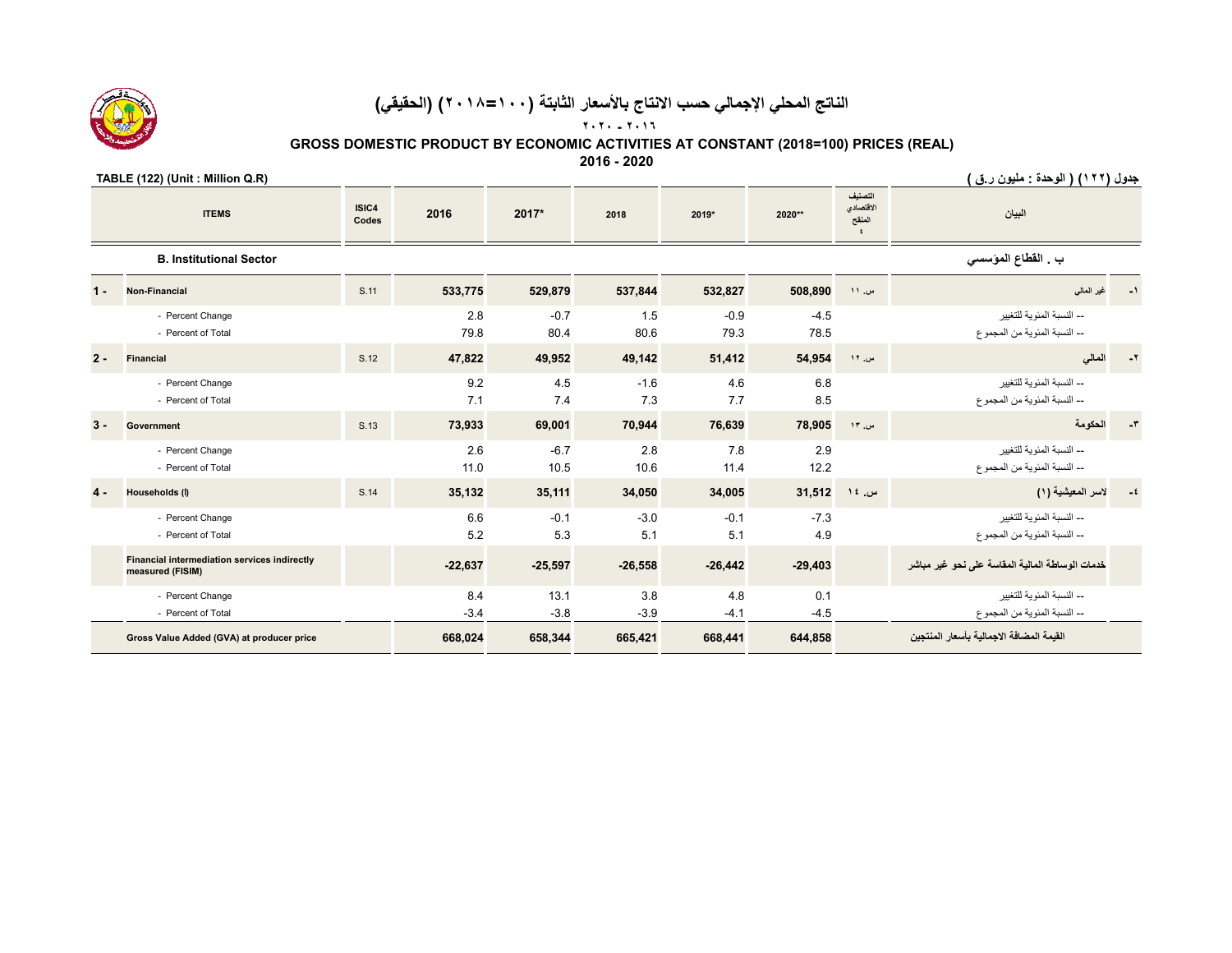**٢٠٢٠ - ٢٠١٦**

 **GROSS DOMESTIC PRODUCT BY ECONOMIC ACTIVITIES AT CONSTANT (2018=100) PRICES (REAL)**

**2016 - 2020**

| TABLE (122) (Unit : Million Q.R) | جدول (١٢٢) ( الوحدة : مليون ر.ق ) |  |  |
|----------------------------------|-----------------------------------|--|--|
|                                  |                                   |  |  |

|                                               | <b>ITEMS</b>                                                     | ISIC4<br>Codes | 2016           | 2017*           | 2018           | 2019*          | 2020**          | التصنيف<br>الاقتصادي<br>المنفح<br>$\epsilon$ | البيان                                                    |
|-----------------------------------------------|------------------------------------------------------------------|----------------|----------------|-----------------|----------------|----------------|-----------------|----------------------------------------------|-----------------------------------------------------------|
|                                               | C. Oil and Non-Oil                                               |                |                |                 |                |                |                 |                                              | ج. نفطي و غير نفطي                                        |
| $1 -$                                         | Oil And gas (Mining)                                             |                | 267,061        | 261,014         | 260,198        | 255,880        | 250,661         |                                              | النفطي (التعدين)<br>$-1$                                  |
|                                               | - Percent Change<br>- Percent of Total                           |                | $-0.8$<br>39.7 | $-2.3$<br>38.8  | $-0.3$<br>38.7 | $-1.8$<br>38.0 | $-2.0$<br>38.7  |                                              | -- النسبة المئوية للتغيير<br>-- النسبة المئوية من المجموع |
| $2 -$                                         | Non-oil and gas (Non-Mining)                                     |                | 423,600        | 422,928         | 431,781        | 439,002        | 423,599         |                                              | $-1$<br>غير النفطي (غير التعدين)                          |
|                                               | - Percent Change<br>- Percent of Total                           |                | 6.2<br>63.3    | $-0.2$<br>64.2  | 2.1<br>64.7    | 1.7<br>65.6    | $-3.5$<br>65.4  |                                              | -- النسبة المئوية للتغيير<br>-- النسبة المئوية من المجموع |
| $3 -$                                         | Financial intermediation services indirectly<br>measured (FISIM) |                | $-22,637$      | $-25,597$       | $-26,558$      | $-26,442$      | $-29,403$       |                                              | خدمات الوساطة المالية المقاسة على نحو غير مباشر<br>$-1$   |
|                                               | - Percent Change<br>- Percent of Total                           |                | 8.4<br>$-3.4$  | 13.1<br>$-3.8$  | 3.8<br>$-3.9$  | 4.8<br>$-4.1$  | 11.2<br>$-4.5$  |                                              | -- النسبة المئوية للتغيير<br>-- النسبة المئوية من المجموع |
|                                               | Gross Value Added (GVA) at producer price                        |                | 668,024        | 658,344         | 665,421        | 668,441        | 644,858         |                                              | إجمالي القيمة المضافة بأسعار المنتجين                     |
|                                               | - Percent Change<br>- Percent of Total                           |                | 3.2<br>99.8    | $-1.4$<br>99.9  | 1.1<br>99.7    | 0.5<br>99.5    | $-3.5$<br>99.5  |                                              | -- النسبة المنوبة للتغير<br>-- النسبة المنوية من المجموع  |
|                                               | <b>Import duties</b>                                             |                | 1,197          | 854             | 1,918          | 3,492          | 3,170           |                                              | رسوم الاستيراد                                            |
|                                               | - Percent Change<br>- Percent of Total                           |                | $-37.9$<br>0.2 | $-28.6$<br>0.1  | 124.5<br>0.3   | 82.0<br>0.5    | $-9.2$<br>0.5   |                                              | -- النسبة المنوية للتغيير<br>-- النسبة المنوية من المجموع |
| Gross domestic product (GDP) at market prices |                                                                  |                | 669,221        | 659,199         | 667,339        | 671,932        | 648,027         |                                              | الناتج المحلى الاجمالى بأسعار المشتريين                   |
| - Percent Change<br>- Percent of Total        |                                                                  |                | 3.1<br>100.0   | $-1.5$<br>100.0 | 1.2<br>100.0   | 0.8<br>100.0   | $-3.5$<br>100.0 |                                              | -- النسبة المنوية للتغيير<br>-- النسبة المنوية من المجموع |
|                                               | (1) Includes non-profit organization                             |                |                |                 |                |                |                 |                                              | (١) تشمل الهيئات التي لاتهدف الى الربح                    |

\*\* Preliminary estimates.

\* أرقام مراجعة .figures Revised\*

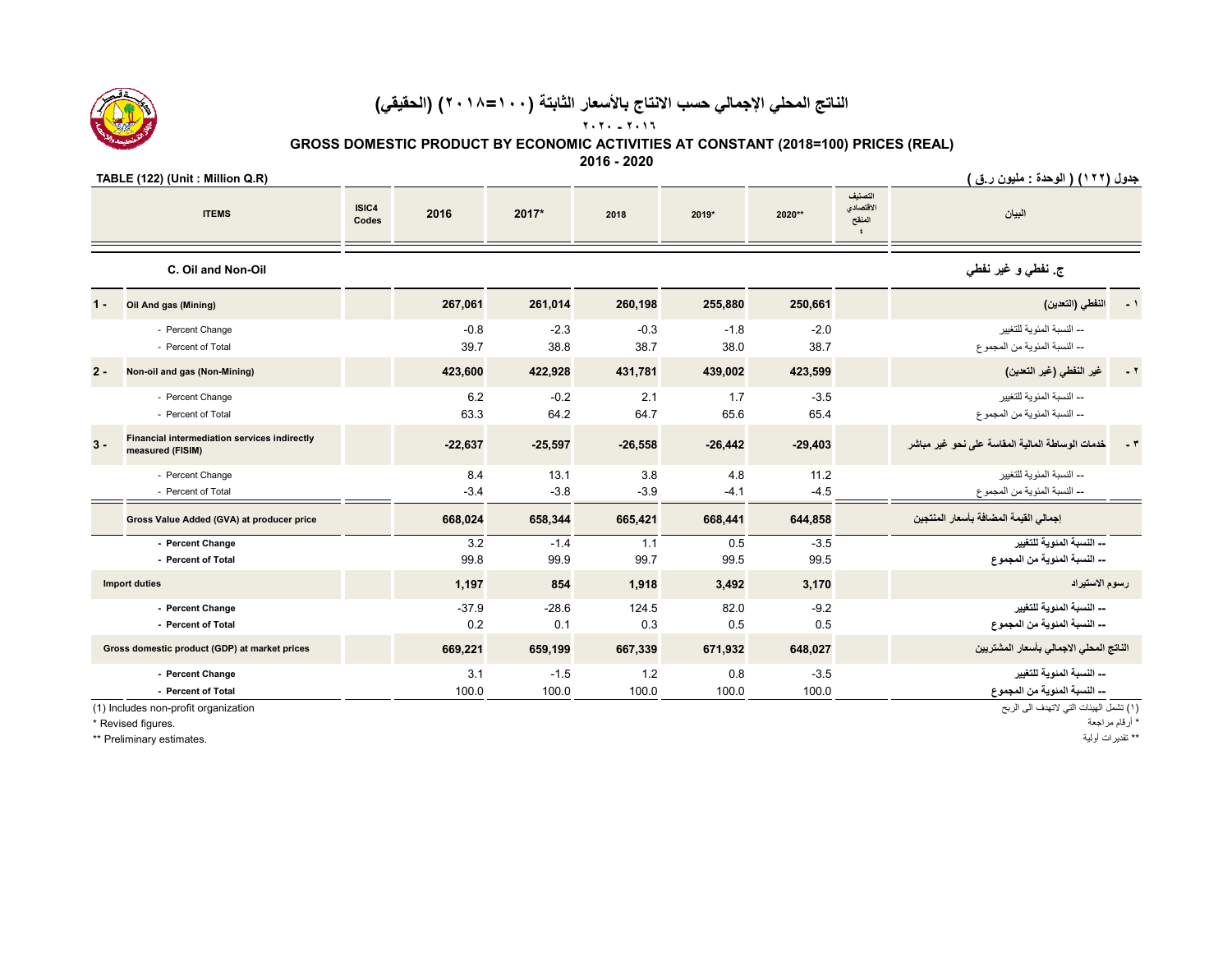

**الشكل (42) Graph**

*Preliminary/Provisional\*\** 

\* أرقام مراجعة *Revised\**  \*\* تقديرات أولية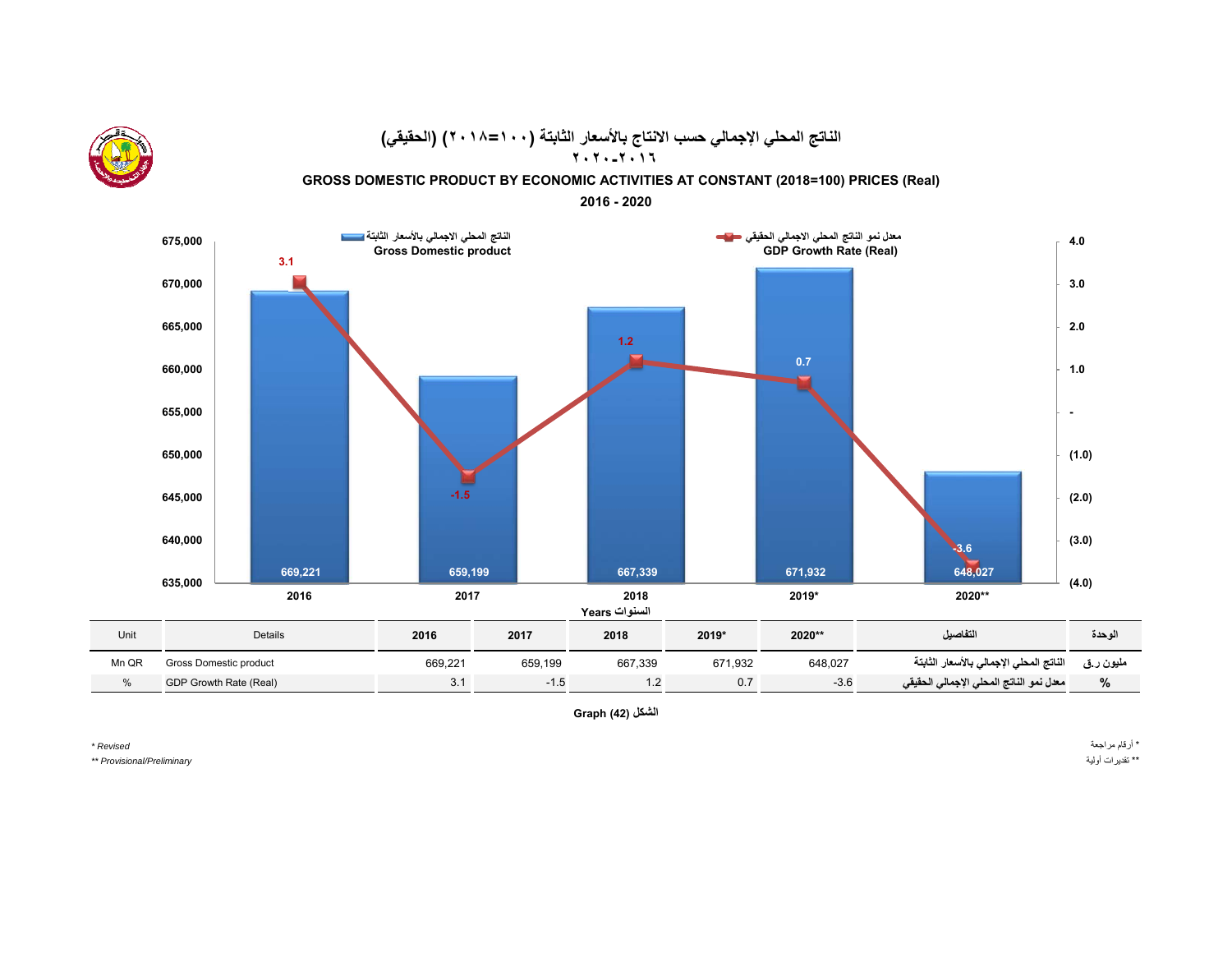

# **الناتج المحلي اإلجمالي حسب مكونات اإلنفاق باألسعار الجارية (االسمي)**

**٢٠٢٠ - ٢٠١٦**

# **GROSS DOMESTIC PRODUCT BY COMPONENTS OF EXPENDITURE AT CURRENT PRICES(NOMINAL)**

**2016 - 2020**

**جدول (<sup>١٢٣</sup>) ( الوحدة : مليون <sup>ر</sup>.ق ) (R.Q Million : Unit) (123 (TABLE**

|       | <b>ITEMS</b>                        | <b>SNA</b><br>Codes | 2016    | 2017    | 2018    | 2019*   | 2020**  | البيان                          |             |
|-------|-------------------------------------|---------------------|---------|---------|---------|---------|---------|---------------------------------|-------------|
| $1 -$ | <b>Households Consumption</b>       | P.3a                | 138,571 | 144,821 | 147,185 | 150,673 | 136,549 | انفاق الاسر المعيشية            | - 1         |
|       | - Percent of Total GDP              |                     | 25.1    | 24.7    | 22.1    | 23.5    | 25.5    | النسبة المئوية من المجموع       |             |
|       | - Percent year on year change       |                     | 7.6     | 4.5     | 1.6     | 2.4     | $-10.9$ | معدل التغير السنوي              |             |
| $2 -$ | <b>Government Consumption</b>       | P.3b                | 107,941 | 103,274 | 108,649 | 118,535 | 115,410 | الانفاق الحكومي                 | - ۲         |
|       | - Percent of Total GDP              |                     | 19.5    | 17.6    | 16.3    | 18.5    | 22.0    | النسبة المئوية من المجموع       |             |
|       | - Percent year on year change       |                     | 9.4     | $-4.3$  | 5.2     | 9.1     | $-2.6$  | معدل التغير السنوي              |             |
| $3 -$ | Gross capital formation (1)         | P.5                 | 273,317 | 254,544 | 277,735 | 280,778 | 230,497 | إجمالي التكوينات الرأسمالية (١) | ۳ -         |
|       | - Percent of Total GDP              |                     | 49.5    | 43.4    | 41.6    | 43.7    | 44.3    | النسبة المئوية من المجموع       |             |
|       | - Percent year on year change       |                     | 23.9    | $-6.9$  | 9.1     | 1.1     | $-17.1$ | معدل التغير السنوي              |             |
| $4 -$ | <b>Exports (goods and services)</b> | P.6                 | 263,526 | 310,144 | 373,322 | 335,048 | 258,197 | الصادرات (السلع والخدمات)       | $ \epsilon$ |
|       | - Percent of Total GDP              |                     | 47.7    | 52.9    | 55.9    | 52.2    | 49.1    | النسبة المئوية من المجموع       |             |
|       | - Percent year on year change       |                     | $-21.6$ | 17.7    | 20.4    | $-10.3$ | $-22.9$ | معدل النغير السنوي              |             |
| $5 -$ | Imports (goods and services)        | <b>P.7</b>          | 231,050 | 226,381 | 239,552 | 243,042 | 214,995 | الواردات ( السلع و الخدمات )    |             |
|       | - Percent of Total GDP              |                     | 41.8    | 38.6    | 35.9    | 37.9    | 40.9    | النسبة المئوية من المجموع       |             |
|       | - Percent year on year change       |                     | 7.1     | $-2.0$  | 5.8     | 1.5     | $-11.5$ | معدل النغير السنوي              |             |
|       | <b>Gross Domestic product</b>       | <b>B.1G</b>         | 552,305 | 586,401 | 667,339 | 641,991 | 525,657 | الناتج المحلي الاجمالي          |             |
|       | - Percent year on year change       |                     | $-6.2$  | 6.2     | 13.8    | $-3.8$  | $-18.1$ | معدل التغير السنوي              |             |

(١) يشمل الفروقات الإحصائية (1) ancludes statistical discrepancy (1) يشمل الفروقات الإحصائية (1) coludes statistical discrepancy

\* أرقام مراجعة .figures Revised\*

\*\* Preliminary estimates.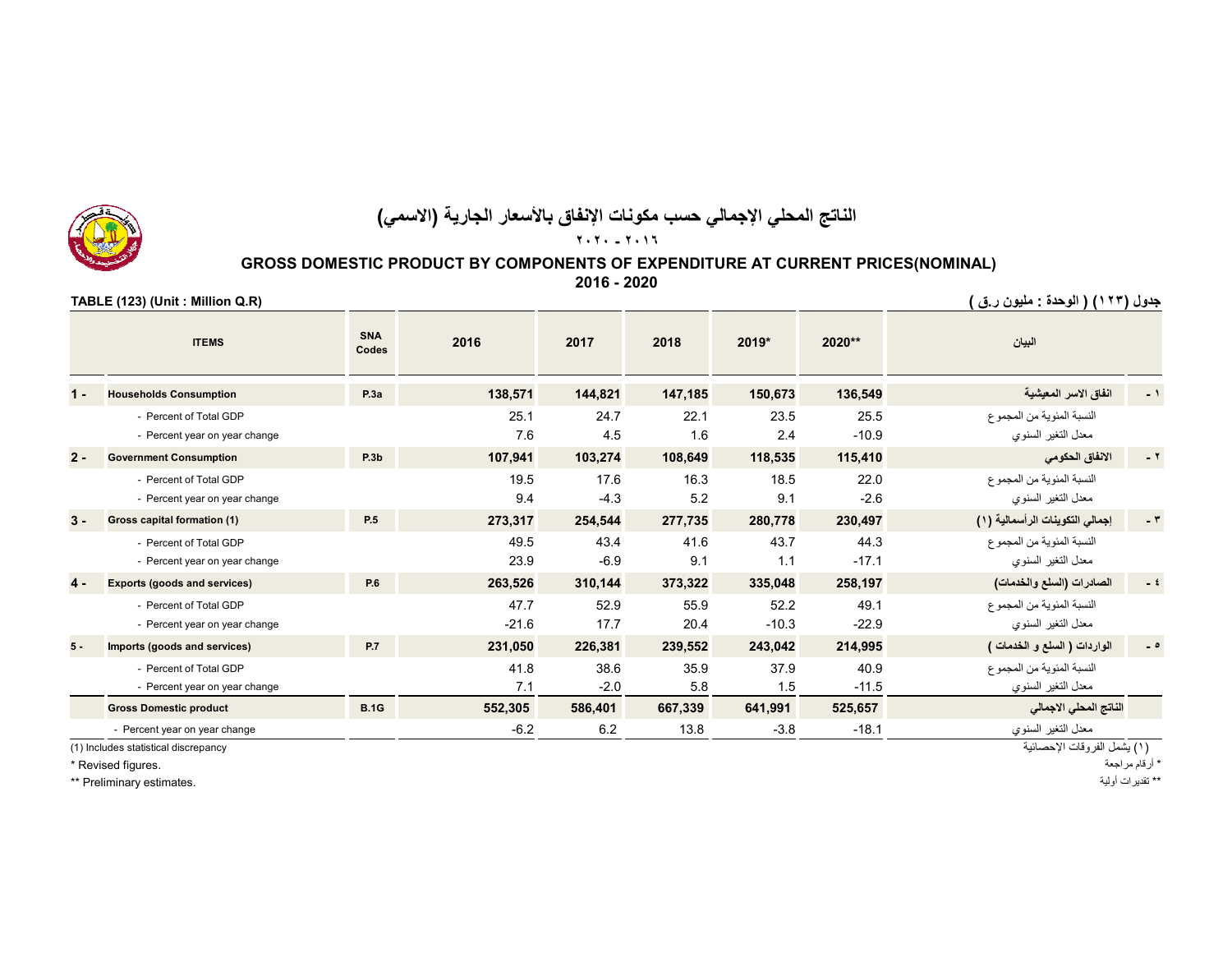

# **الناتج المحلي اإلجمالي حسب مكونات اإلنفاق باألسعار الثابتة (الحقيقي) (<sup>٢٠١٨</sup>=<sup>١٠٠</sup> )<sup>٢٠٢٠</sup> -<sup>٢٠١٦</sup>**

## **GROSS DOMESTIC PRODUCT BY COMPONENTS OF EXPENDITURE AT CONSTANT PRICES(REAL) 2016- 2020 (2018 = 100)**

**جدول (<sup>١٢٤</sup>) ( الوحدة : مليون <sup>ر</sup>.ق ) (R.Q Million : Unit) (124 (TABLE**

|       | <b>ITEMS</b>                         | <b>SNA</b><br>Codes | 2016    | 2017    | 2018    | 2019    | 2020    | البيان                          |     |
|-------|--------------------------------------|---------------------|---------|---------|---------|---------|---------|---------------------------------|-----|
| $1 -$ | <b>Households Consumption</b>        | P.3a                | 138,948 | 144,209 | 147,185 | 151,421 | 135,589 | انفاق الاسر المعيشية            |     |
|       | - Percent of Total GDP               |                     | 20.8    | 21.9    | 22.1    | 22.5    | 20.9    | النسبة المئوية من المجموع       |     |
|       | - Percent year on year change        |                     | 6.5     | 3.8     | 2.1     | 2.9     | $-10.5$ | معدل التغير السنوي              |     |
| $2 -$ | <b>Government Consumption</b>        | P.3b                | 114,716 | 107,000 | 108,649 | 117,632 | 122,836 | الانفاق الحكومي                 | - ۲ |
|       | - Percent of Total GDP               |                     | 17.1    | 16.2    | 16.3    | 17.5    | 19      | النسبة المئوية من المجموع       |     |
|       | - Percent year on year change        |                     | $-10.7$ | $-6.7$  | 1.5     | 8.3     | 4.4     | معدل التغير السنوي              |     |
| $3 -$ | Gross capital formation (1)          | P.5                 | 279,899 | 259,333 | 277,735 | 281,784 | 252,500 | إجمالي التكوينات الرأسمالية (١) |     |
|       | - Percent of Total GDP               |                     | 41.8    | 39.3    | 41.6    | 41.9    | 39.6    | النسبة المئوية من المجموع       |     |
|       | - Percent year on year change        |                     | 22.4    | $-7.3$  | 7.1     | 1.5     | $-10.4$ | معدل التغير السنوي              |     |
| $4 -$ | <b>Exports (goods and services)</b>  | <b>P.6</b>          | 372,910 | 377,673 | 373,322 | 365,127 | 359,485 | الصادرات (السلع والخدمات)       |     |
|       | - Percent of Total GDP               |                     | 55.7    | 57.3    | 55.9    | 54.3    | 55.5    | النسبة المئوية من المجموع       |     |
|       | - Percent year on year change        |                     | $-3.7$  | 1.3     | $-1.2$  | $-2.2$  | $-1.5$  | معدل التغير السنوي              |     |
| $5 -$ | Imports (goods and services)         | <b>P.7</b>          | 237,252 | 229,016 | 239,552 | 244,031 | 222,382 | الواردات ( السلع و الخدمات )    | ه ـ |
|       | - Percent of Total GDP               |                     | 35.5    | 34.7    | 34.3    | 36.3    | 34.3    | النسبة المئوية من المجموع       |     |
|       | - Percent year on year change        |                     | 5.2     | $-3.5$  | $-8.9$  | 1.9     | $-8.9$  | معدل التغير السنوي              |     |
|       | <b>Gross Domestic product</b>        | <b>B.1G</b>         | 669,221 | 659,199 | 667,339 | 671,932 | 648,027 | الناتج المحلي الاجمالي          |     |
|       | - Percent year on year change        |                     | 3.1     | (1.5)   | 1.2     | 0.7     | $-3.6$  | معدل التغير السنوي              |     |
|       | (1) Includes statistical discrepancy |                     |         |         |         |         |         | ( ۱ ) يشمل الفر وقات الإحصائية  |     |

\* أرقام مراجعة .figures Revised\*

\*\* Preliminary estimates.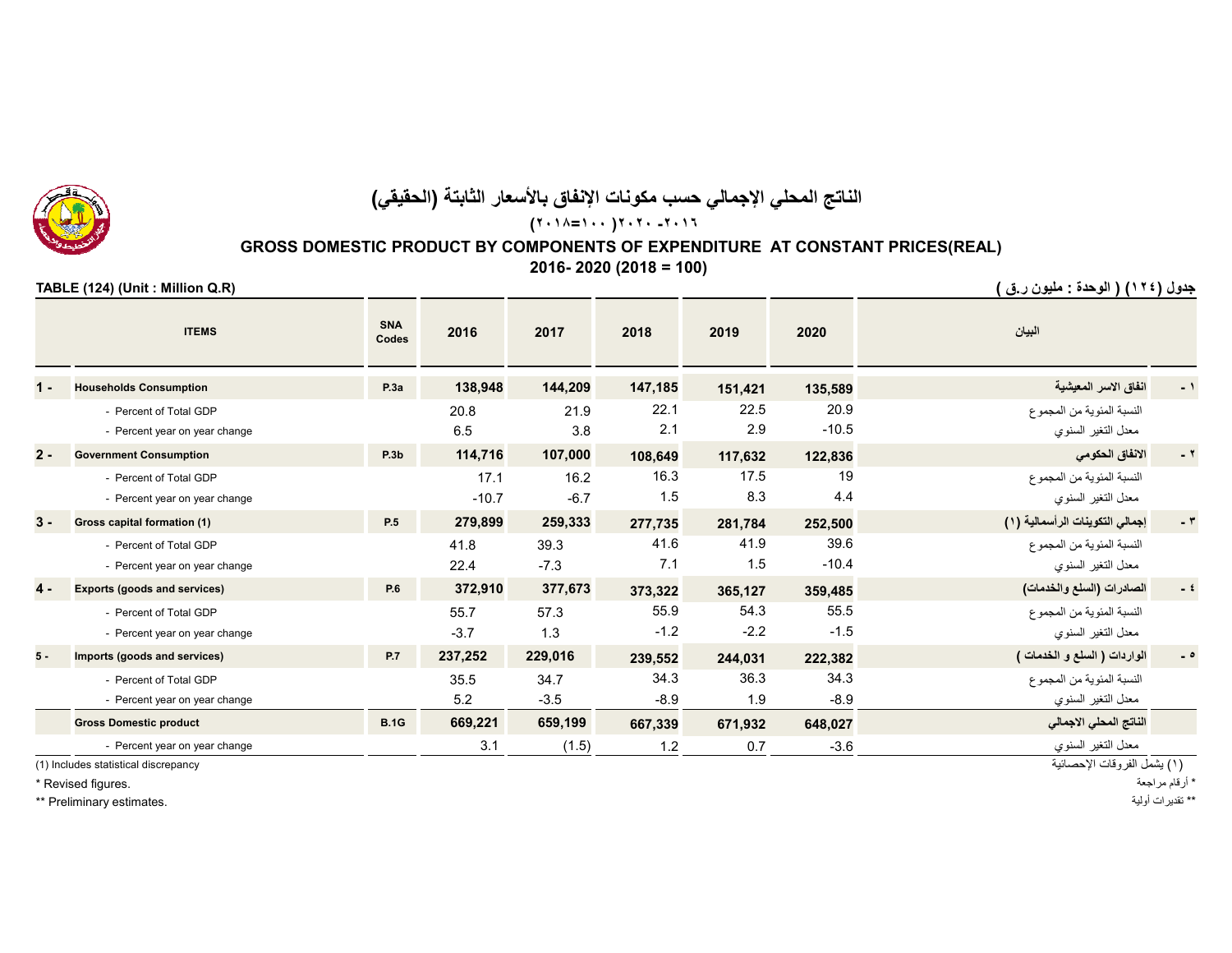# **الناتج المحلي االجمالي حسب مكونات الدخل باألسعار الجارية ٢٠٢٠ - ٢٠١٦**

# **GROSS DOMESTIC PRODUCT BY COMPONENTS OF INCOME AT CURRENT PRICES**

**2016 - 2020**

**No. Items SNA Codes <sup>2016</sup> <sup>2017</sup> <sup>2018</sup> 2019\* 2020\*\* البيان <sup>م</sup> <sup>1</sup> Gross Domestic Product B.1g 552,305 586,401 667,339 641,991 NA اإلجمالي المحلي الناتج <sup>1</sup>** - Percent year on year change -6.2 6.2 13.8 -3.8 NA السنوي التغير معدل - **<sup>2</sup> Compensation Of Employees D.1 164,875 165,779 170,888 179,057 NA العاملين تعويضات <sup>2</sup>** - النسبة المئوية للناتج المحلي اإلجمالي NA 27.9 25.6 28.3 29.9 GDP Total of Percent - - Percent year on year change 3.5 0.5 3.1 4.8 NA السنوي التغير معدل - **<sup>3</sup> Taxes On Production And Imports D.2 2,726 2,372 4,043 8,366 NA والواردات اإلنتاج على الضرائب <sup>3</sup> - النسبة المئوية للناتج المحلي اإلجمالي** NA 1.3 0.6 0.4 0.5 GDP Total of Percent - - Percent year on year change -17.5 -13.0 70.4 107.0 NA **السنوي التغير معدل - 4 Subsidies D.3 -362 -842 -1,326 -1,805 NA اإلعانات <sup>4</sup> - النسبة المئوية للناتج المحلي اإلجمالي** NA -0.3 -0.2 -0.1 -0.1 GDP Total of Percent - - Percent year on year change -88.1 132.6 57.5 36.1 NA **السنوي التغير معدل - <sup>5</sup> Gross Operating Surplus/Mixed Income B.2g/B 385,065 419,091 493,735 456,372 NA المختلط الدخل / التشغيل فائض إجمالي <sup>5</sup> - النسبة المئوية للناتج المحلي اإلجمالي** NA 71.1 74.0 71.5 69.7 GDP Total of Percent - - Percent year on year change -10.3 8.9 17.8 -7.6 NA **السنوي التغير معدل -** 



**جدول (<sup>١٢٥</sup>) (الوحدة : مليون ریال قطري) (R.Q Million :Unit) (125 (TABLE**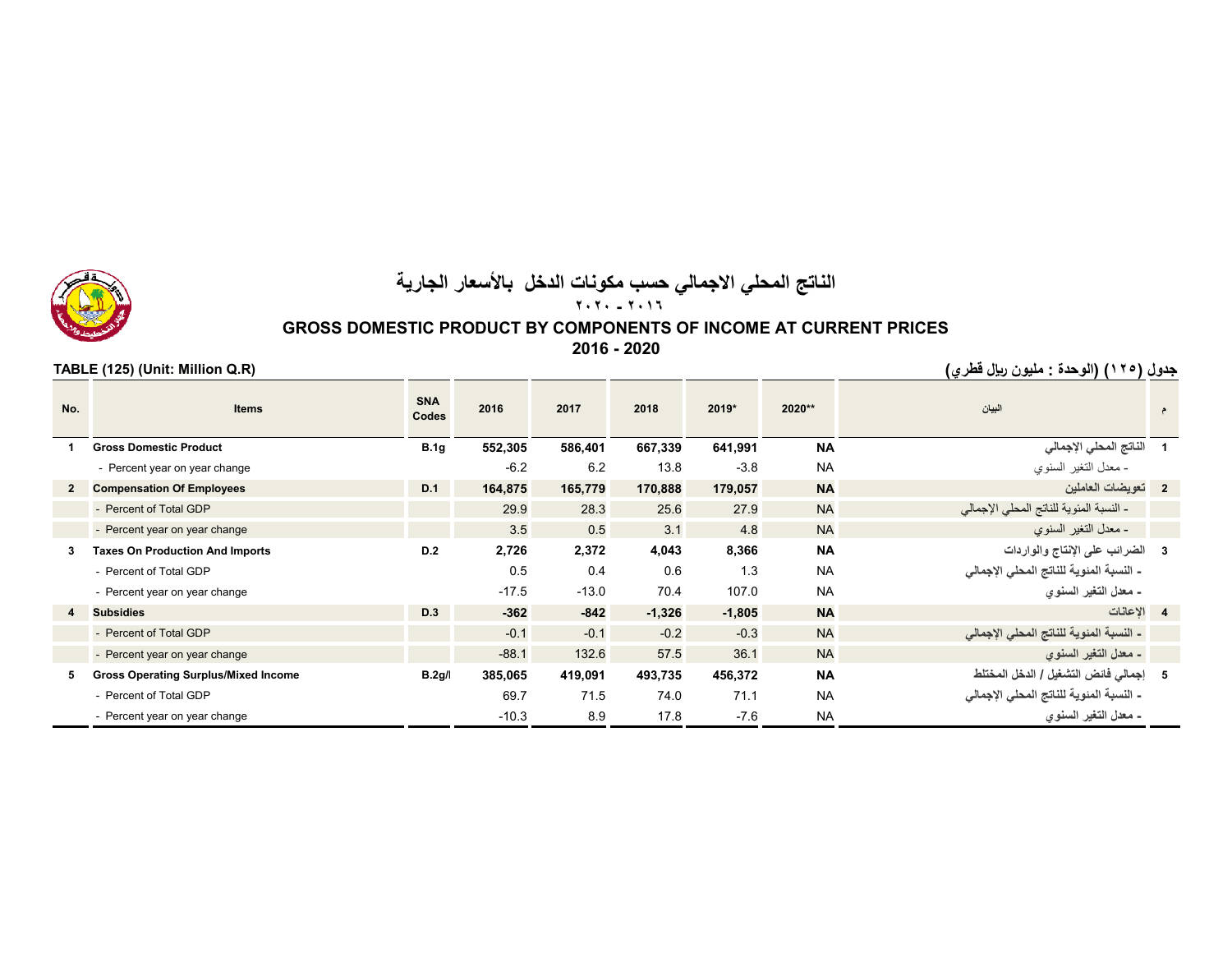

# **الميزانية العامة ٢٠٢٠ - ٢٠١٦THE STATE BUDGET 2016 - 2020**

**اجمالي النفقات** 182,454 208,418 192,835 203,265 210,883 Expenditure Total

**الفائض / العجز** -11,268 6,331 15,081 -39,992 -49,702 Deficit / Surplus

| TABLE (126) (Unit: Million Q.R) | جدول (١٢٦) (الوحدة : مليون ريال قطري) |         |         |         |         |                  |
|---------------------------------|---------------------------------------|---------|---------|---------|---------|------------------|
| year<br><b>Items</b>            | 2016                                  | 2017    | 2018    | 2019    | 2020    | السنة<br>البيان  |
| <b>Total Revenue</b>            | 161.180                               | 163.274 | 207.916 | 214.749 | 171.187 | اجمالي الايرادات |

المصدر : مصرف قطر المركزي . .Bank Central Qatar : Source